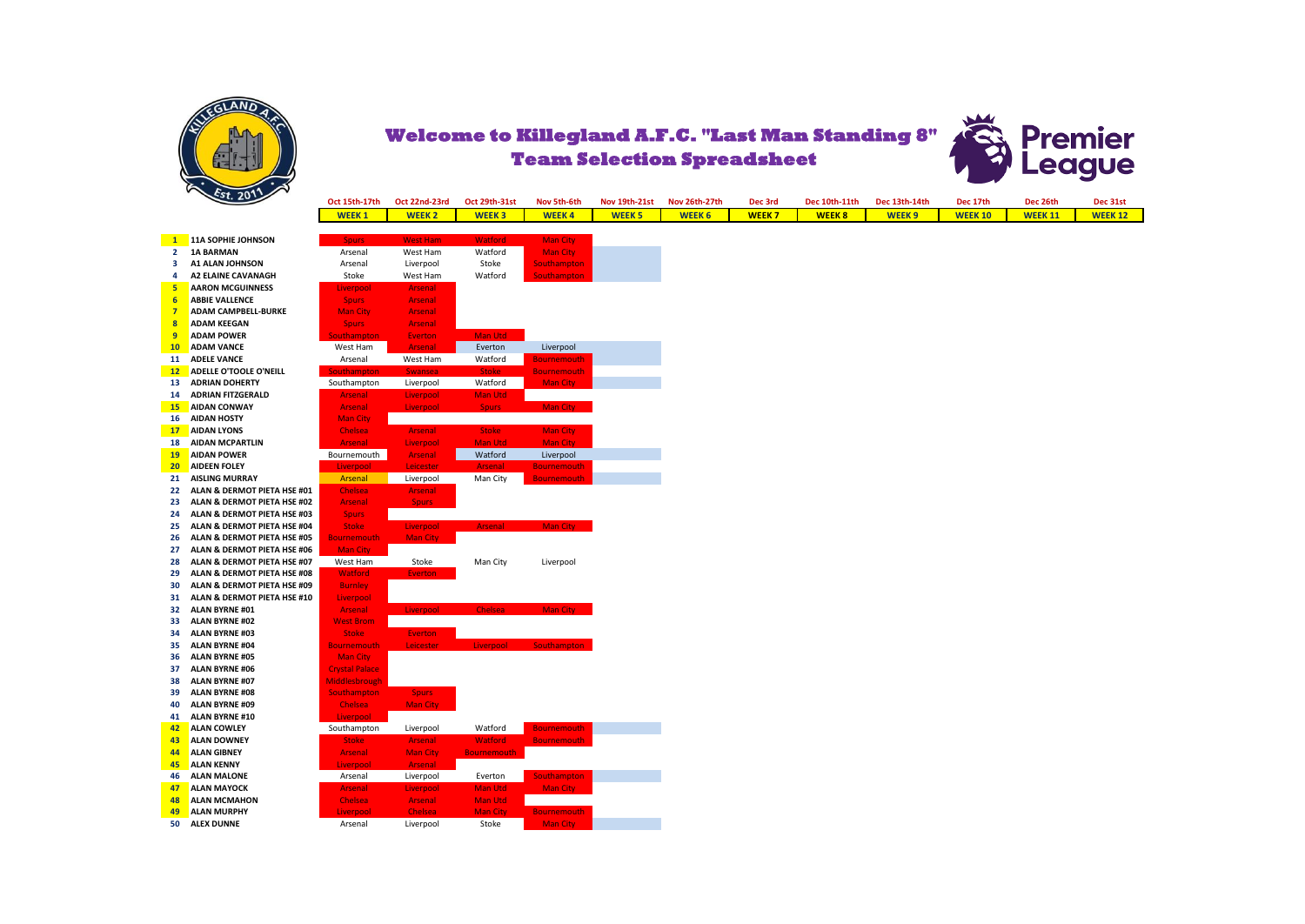



|    | $\mathcal{E}$ st. 2011       | Oct 15th-17th         | Oct 22nd-23rd      | Oct 29th-31st  | Nov 5th-6th        | <b>Nov 19th-21st</b> | Nov 26th-27th | Dec 3rd      | Dec 10th-11th | Dec 13th-14th     | Dec 17th       | Dec 26th       |
|----|------------------------------|-----------------------|--------------------|----------------|--------------------|----------------------|---------------|--------------|---------------|-------------------|----------------|----------------|
|    |                              | <b>WEEK1</b>          | <b>WEEK2</b>       | <b>WEEK3</b>   | <b>WEEK4</b>       | <b>WEEK 5</b>        | <b>WEEK 6</b> | <b>WEEK7</b> | <b>WEEK8</b>  | WEEK <sub>9</sub> | <b>WEEK 10</b> | <b>WEEK 11</b> |
|    |                              |                       |                    |                |                    |                      |               |              |               |                   |                |                |
|    | 51 ALEX JONES                | <b>Man City</b>       | Arsenal            |                |                    |                      |               |              |               |                   |                |                |
|    | 52 ALEX KEEGAN               | Arsenal               | Liverpool          | Man Utd        | <b>Man City</b>    |                      |               |              |               |                   |                |                |
| 53 | <b>ALEX MCCANN</b>           | Arsenal               | Liverpool          | Man City       | <b>Bournemouth</b> |                      |               |              |               |                   |                |                |
| 54 | <b>AMY MURRAY</b>            | Arsenal               | Liverpool          | Man Utd        | Chelsea            |                      |               |              |               |                   |                |                |
| 55 | <b>ANDREW HAYDEN</b>         | <b>Southampton</b>    | Liverpool          | <b>Man Utd</b> | <b>Man City</b>    |                      |               |              |               |                   |                |                |
| 56 | <b>ANDY CAROLAN</b>          | Arsenal               | Liverpool          | <b>Man Utd</b> | <b>Man City</b>    |                      |               |              |               |                   |                |                |
| 57 | <b>ANDY ROBERTSON</b>        | <b>Bournemouth</b>    | Liverpool          | Man Utd        | <b>Man City</b>    |                      |               |              |               |                   |                |                |
| 58 | <b>ANDY ROCHE</b>            | <b>Spurs</b>          | <b>Arsenal</b>     |                |                    |                      |               |              |               |                   |                |                |
| 59 | <b>ANN VALLENCE</b>          | Southampton           | <b>Swansea</b>     | <b>Chelsea</b> | Arsenal            |                      |               |              |               |                   |                |                |
| 60 | <b>ANNETTE KEYES</b>         | Arsenal               | Liverpool          | Stoke          | <b>Southampton</b> |                      |               |              |               |                   |                |                |
| 61 | <b>ANTHONY DOWLING</b>       | Arsenal               | West Ham           | Man City       | <b>Leicester</b>   |                      |               |              |               |                   |                |                |
| 62 | <b>ANTHONY MARTIN</b>        | <b>Spurs</b>          |                    |                |                    |                      |               |              |               |                   |                |                |
| 63 | <b>ANTHONY MATTHEWS</b>      | <b>Everton</b>        | <b>Chelsea</b>     | <b>Watford</b> | Man City           |                      |               |              |               |                   |                |                |
| 64 | <b>ANTHONY MCGOVERN</b>      | <b>Man City</b>       | Liverpool          | <b>Man Utd</b> |                    |                      |               |              |               |                   |                |                |
| 65 | <b>ANTHONY MOLONEY</b>       | <b>Arsenal</b>        | <b>West Ham</b>    | Man Utd        |                    |                      |               |              |               |                   |                |                |
| 66 | <b>ASHLIN DUNNE</b>          | Stoke                 | West Ham           | Watford        | Liverpool          |                      |               |              |               |                   |                |                |
| 67 | <b>ASHUTOSH CHADHA</b>       | Man City              |                    |                |                    |                      |               |              |               |                   |                |                |
| 68 | <b>AUSTIN BRADY</b>          | Arsenal               | Liverpool          | Watford        | Man City           |                      |               |              |               |                   |                |                |
| 69 | <b>AVA &amp; LARA TUCKER</b> | <b>Stoke</b>          | Liverpool          | <b>Man Utd</b> |                    |                      |               |              |               |                   |                |                |
| 70 | <b>BARRY ELWOOD</b>          | <b>Southampton</b>    | Liverpool          | <b>Man Utd</b> | <b>Bournemouth</b> |                      |               |              |               |                   |                |                |
| 71 | <b>BARRY JONES</b>           | <b>Arsenal</b>        | <b>Spurs</b>       | <b>Everton</b> | <b>Bournemouth</b> |                      |               |              |               |                   |                |                |
| 72 | <b>BETHAN CAMPBELL-BURKE</b> | <b>Man City</b>       | Arsenal            |                |                    |                      |               |              |               |                   |                |                |
| 73 | <b>BREDA BYRNE</b>           | <b>Stoke</b>          | <b>Spurs</b>       |                |                    |                      |               |              |               |                   |                |                |
| 74 | <b>BREN MURRAY</b>           | Liverpool             | Leicester          | Stoke          | <b>Burnley</b>     |                      |               |              |               |                   |                |                |
| 75 | <b>BRENDAN MULVANEY</b>      | <b>Arsenal</b>        | <b>Bournemouth</b> | Man Utd        |                    |                      |               |              |               |                   |                |                |
| 76 | <b>BRENDAN STANLEY</b>       | <b>Crystal Palace</b> |                    |                |                    |                      |               |              |               |                   |                |                |
| 77 | <b>BRIAN ALMACK</b>          | Arsenal               | <b>Man City</b>    |                |                    |                      |               |              |               |                   |                |                |
|    |                              |                       |                    |                |                    |                      |               |              |               |                   |                |                |
| 78 | <b>BRIAN BARRETT</b>         | <b>Arsenal</b>        | <b>Man City</b>    |                |                    |                      |               |              |               |                   |                |                |
| 79 | <b>BRIAN BURKE</b>           | <b>Spurs</b>          | <b>Everton</b>     |                |                    |                      |               |              |               |                   |                |                |
| 80 | <b>BRIAN CREED SNR</b>       | Southampton           | <b>West Ham</b>    | Man Utd        | <b>Man City</b>    |                      |               |              |               |                   |                |                |
| 81 | <b>BRIAN FITZSIMONS</b>      | <b>Southampton</b>    | <b>West Ham</b>    | Man Utd        | <b>Man City</b>    |                      |               |              |               |                   |                |                |
| 82 | <b>BRIAN KILLEEN</b>         | Chelsea               | Arsenal            |                |                    |                      |               |              |               |                   |                |                |
| 83 | <b>BRIAN MCNANEY</b>         | <b>Bournemouth</b>    | <b>Everton</b>     | <b>Watford</b> | <b>Leicester</b>   |                      |               |              |               |                   |                |                |
| 84 | <b>BRIAN O'CONNOR</b>        | Arsenal               | Liverpool          | Man City       | Leicester          |                      |               |              |               |                   |                |                |
| 85 | <b>BRIAN ROWE</b>            | Arsenal               | Liverpool          | Man City       | Leicester          |                      |               |              |               |                   |                |                |
| 86 | <b>BRIDIE FITZPATRICK</b>    | Chelsea               | Liverpool          | Arsenal        | <b>Man City</b>    |                      |               |              |               |                   |                |                |
| 87 | <b>BRODY WILDMAN</b>         | Man Utd               |                    |                |                    |                      |               |              |               |                   |                |                |
| 88 | <b>CALUM RUSSELL</b>         | Southampton           | Liverpool          | Arsenal        | Man City           |                      |               |              |               |                   |                |                |
| 89 | <b>CAROL MALONE</b>          | <b>Crystal Palace</b> | Arsenal            |                |                    |                      |               |              |               |                   |                |                |
| 90 | <b>CARTER CAMPBELL</b>       | <b>Spurs</b>          |                    |                |                    |                      |               |              |               |                   |                |                |
| 91 | <b>CATHAL DOHERTY</b>        | Southampton           | West Ham           | Watford        | Liverpool          |                      |               |              |               |                   |                |                |
| 92 | <b>CATHERINE CAMPBELL</b>    | <b>Everton</b>        |                    |                |                    |                      |               |              |               |                   |                |                |
| 93 | <b>CATHERINE DONNELLY</b>    | <b>Chelsea</b>        | <b>Man City</b>    | Man Utd        |                    |                      |               |              |               |                   |                |                |
| 94 | <b>CATHRIONA GANNON</b>      | Arsenal               | Liverpool          | Stoke          | Man City           |                      |               |              |               |                   |                |                |
| 95 | <b>CATHY SUPPLE</b>          | Arsenal               | <b>Man City</b>    | Chelsea        | Liverpool          |                      |               |              |               |                   |                |                |
|    | <b>CELINE SKELLY</b>         |                       | Stoke              |                | <b>Man City</b>    |                      |               |              |               |                   |                |                |
| 96 |                              | Southampton           |                    | Liverpool      |                    |                      |               |              |               |                   |                |                |
| 97 | <b>CHANTELLE &amp; PAUL</b>  | <b>Spurs</b>          |                    |                |                    |                      |               |              |               |                   |                |                |
| 98 | <b>CHARLIE LAMBE</b>         | Arsenal               | West Ham           | Watford        | <b>Bournemouth</b> |                      |               |              |               |                   |                |                |
| 99 | <b>CHRIS DAVIS</b>           | <b>Arsenal</b>        | Liverpool          | Man Utd        |                    |                      |               |              |               |                   |                |                |
|    | 100 CHRIS EIVERS             | <b>Arsenal</b>        | <b>Everton</b>     | Chelsea        | Man City           |                      |               |              |               |                   |                |                |
|    | 101 CHRIS HUMPHRIES          | Arsenal               | Liverpool          | Stoke          | <b>Bournemouth</b> |                      |               |              |               |                   |                |                |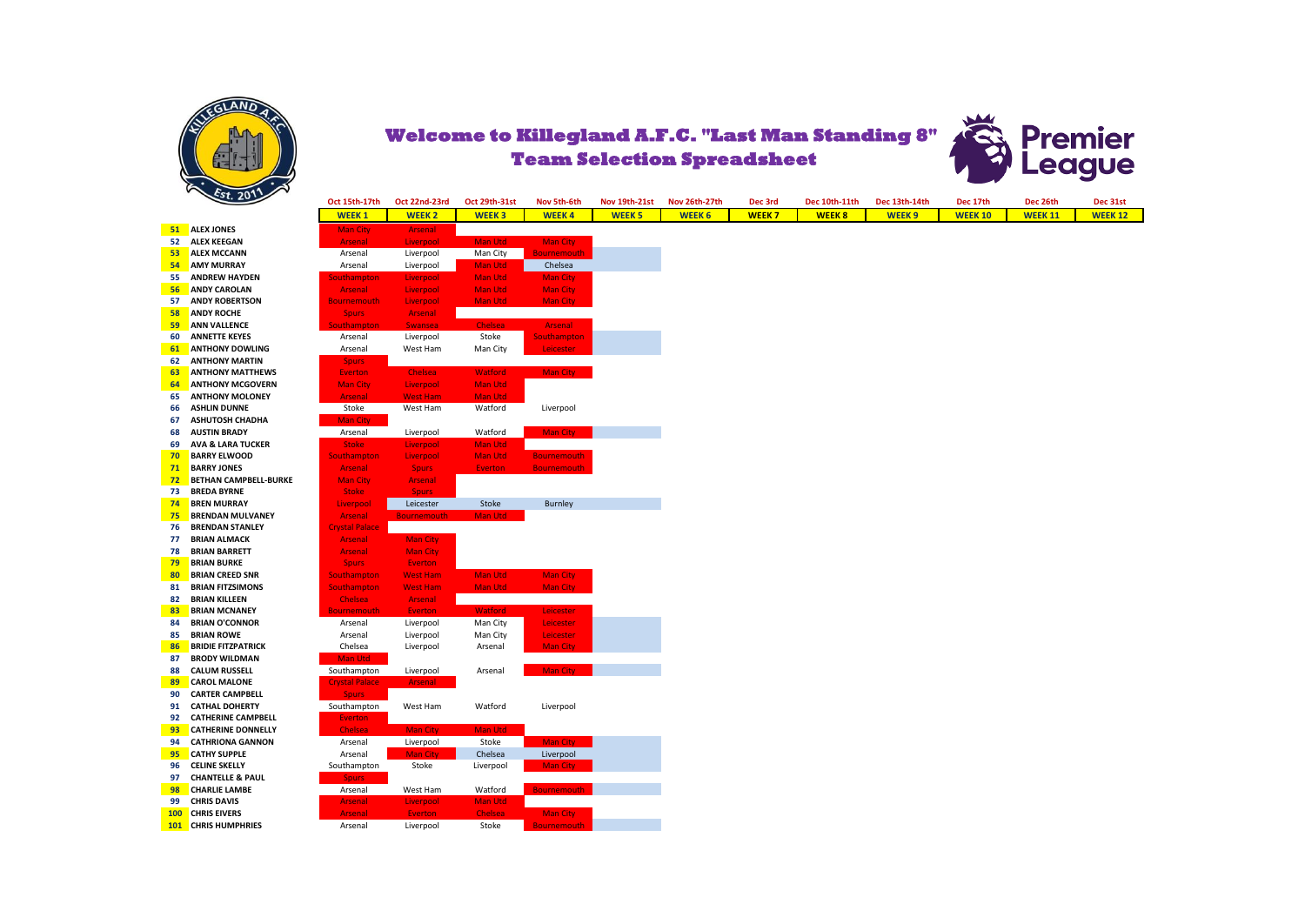



**102 CHRIS MALONE 103 CHRISTIAN CAMPBELL 104 CHRISTY RYAN 105 CIAN FITZGERALD 106 CIAN LAWLESS-HANLON 107 CIARA MCMAHON 108 CIARA NOLAN 109 CIARAN DONNELLY #01 110 CIARAN DONNELLY #02 111 CIARAN HAMILL 112 CIARAN HANCOCK 113 CIARAN HIGGINS 114 CILLIAN MCCANALOGUE #01 115 CILLIAN MCCANALOGUE #02 116 COLIN HANNIGAN 117 COLM ELLIOTT 118 COLM MCBREARTY 119 CONOR DAVIS 120 CONOR MURRAY 121 CONOR NOLAN 122 CRAIG BYRNE 123 CRAIG MALONE 124 DAIRE FINN 125 DAMIEN HAYDEN 126 DAMIEN HUNTER 127 DANANN DONNELLY 128 DANNY DUNNE 129 DARAGH SANDFORD 130 DARRAGH CLARKE 131 DARRAGH SHERIDAN 132 DARREN BURKE 133 DARREN CLARKE 134 DARREN DOWLING 135 DARRYL WATTERS 136 DAVE BRADY 137 DAVE DAVIS 138 DAVE MCELROY 139 DAVE MURRAY 140 DAVE SAUNDERS 141 DAVID #01 142 DAVID #02 143 DAVID #03 144 DAVID #04 145 DAVID #05 146 DAVID #06 147 DAVID #07 148 DAVID #08 149 DAVID #09 150 DAVID #10 151 DAVID CAMPBELL 152 DAVID DUGGAN** 

| Oct 15th-17th         | Oct 22nd-23rd               | Oct 29th-31st  | Nov 5th-6th        | Nov 19th-21st | Nov 26th-27th | Dec 3rd      | Dec 10th-11th | Dec 13th-14th     | Dec 17th       | Dec 26th       | Dec 31st       |
|-----------------------|-----------------------------|----------------|--------------------|---------------|---------------|--------------|---------------|-------------------|----------------|----------------|----------------|
| <b>WEEK1</b>          | <b>WEEK 2</b>               | <b>WEEK3</b>   | <b>WEEK4</b>       | <b>WEEK 5</b> | <b>WEEK 6</b> | <b>WEEK7</b> | <b>WEEK 8</b> | WEEK <sub>9</sub> | <b>WEEK 10</b> | <b>WEEK 11</b> | <b>WEEK 12</b> |
| <b>Arsenal</b>        | <b>West Ham</b>             | <b>Spurs</b>   | <b>Bournemouth</b> |               |               |              |               |                   |                |                |                |
| Chelsea               | Liverpool                   | Arsenal        | <b>Man City</b>    |               |               |              |               |                   |                |                |                |
| Southampton           | <b>Arsenal</b>              | Man City       | Liverpool          |               |               |              |               |                   |                |                |                |
| <b>Southampton</b>    | <b>Arsenal</b>              |                |                    |               |               |              |               |                   |                |                |                |
| <b>Southampton</b>    | Everton                     | <b>Arsenal</b> | <b>Bournemouth</b> |               |               |              |               |                   |                |                |                |
| <b>West Ham</b>       | <b>Stoke</b>                | <b>Burnley</b> |                    |               |               |              |               |                   |                |                |                |
| Arsenal               | Chelsea                     | Spurs:         |                    |               |               |              |               |                   |                |                |                |
| <b>Man City</b>       | Arsenal                     |                |                    |               |               |              |               |                   |                |                |                |
| Arsenal               | <b>West Ham</b>             | Man Utd        | Man City           |               |               |              |               |                   |                |                |                |
| <b>Man City</b>       | <b>Arsenal</b>              |                |                    |               |               |              |               |                   |                |                |                |
| Arsenal               | Liverpool                   | Watford        | <b>Man City</b>    |               |               |              |               |                   |                |                |                |
| Arsenal               | Liverpool                   | Man Utd        | <b>Man City</b>    |               |               |              |               |                   |                |                |                |
| Liverpool             |                             |                |                    |               |               |              |               |                   |                |                |                |
| <b>Man City</b>       |                             |                |                    |               |               |              |               |                   |                |                |                |
| Chelsea               | Liverpool                   | Man Utd        | <b>Burnley</b>     |               |               |              |               |                   |                |                |                |
| Arsenal               | Liverpool                   | <b>Spurs</b>   | <b>Man City</b>    |               |               |              |               |                   |                |                |                |
| <b>Crystal Palace</b> |                             |                |                    |               |               |              |               |                   |                |                |                |
| <b>Bournemouth</b>    | <b>Arsenal</b>              |                |                    |               |               |              |               |                   |                |                |                |
| Arsenal               | Liverpool                   | Man Utd        | <b>Man City</b>    |               |               |              |               |                   |                |                |                |
| Southampton           |                             | Arsenal        | Man Utd            |               |               |              |               |                   |                |                |                |
| <b>West Ham</b>       | Liverpool<br><b>Watford</b> | <b>Stoke</b>   | <b>Man City</b>    |               |               |              |               |                   |                |                |                |
|                       |                             | Chelsea        | <b>Bournemouth</b> |               |               |              |               |                   |                |                |                |
| <b>Arsenal</b>        | <b>Spurs</b>                |                |                    |               |               |              |               |                   |                |                |                |
| <b>Arsenal</b>        | <b>Man City</b>             |                |                    |               |               |              |               |                   |                |                |                |
| Man Utd               | <b>Spurs</b>                |                |                    |               |               |              |               |                   |                |                |                |
| Arsenal               | Liverpool                   | Man Utd        | Man City           |               |               |              |               |                   |                |                |                |
| <b>Man City</b>       | Liverpool                   | <b>Man Utd</b> |                    |               |               |              |               |                   |                |                |                |
| Arsenal               | Liverpool                   | <b>Spurs</b>   | <b>Man City</b>    |               |               |              |               |                   |                |                |                |
| Arsenal               | Leicester                   | Stoke          | <b>Man City</b>    |               |               |              |               |                   |                |                |                |
| <b>Man Utd</b>        |                             |                |                    |               |               |              |               |                   |                |                |                |
| Chelsea               | <b>Arsenal</b>              |                |                    |               |               |              |               |                   |                |                |                |
| <b>Spurs</b>          | <b>West Ham</b>             | Liverpool      | Leicester          |               |               |              |               |                   |                |                |                |
| <b>Southampton</b>    | Leicester                   | <b>Man Utd</b> | <b>Man City</b>    |               |               |              |               |                   |                |                |                |
| Chelsea               | <b>Arsenal</b>              | Everton        | Liverpool          |               |               |              |               |                   |                |                |                |
| <b>Spurs</b>          | <b>Arsenal</b>              |                |                    |               |               |              |               |                   |                |                |                |
| <b>Arsenal</b>        | <b>West Ham</b>             | Man Utd        |                    |               |               |              |               |                   |                |                |                |
| Chelsea               | Arsenal                     |                |                    |               |               |              |               |                   |                |                |                |
| Southampton           | Arsenal                     | Man Utd        |                    |               |               |              |               |                   |                |                |                |
| <b>Southampton</b>    | <b>West Ham</b>             | <b>Man Utd</b> | <b>Man City</b>    |               |               |              |               |                   |                |                |                |
| <b>Arsenal</b>        | Liverpool                   | Man Utd        | <b>Bournemouth</b> |               |               |              |               |                   |                |                |                |
| <b>Swansea</b>        |                             |                |                    |               |               |              |               |                   |                |                |                |
| <b>Spurs</b>          |                             |                |                    |               |               |              |               |                   |                |                |                |
| <b>Sunderland</b>     |                             |                |                    |               |               |              |               |                   |                |                |                |
| <b>Hull</b>           |                             |                |                    |               |               |              |               |                   |                |                |                |
| <b>Everton</b>        |                             |                |                    |               |               |              |               |                   |                |                |                |
| <b>Crystal Palace</b> |                             |                |                    |               |               |              |               |                   |                |                |                |
| Middlesbrough         |                             |                |                    |               |               |              |               |                   |                |                |                |
| Southampton           | <b>Spurs</b>                |                |                    |               |               |              |               |                   |                |                |                |
| Chelsea               | <b>Man City</b>             |                |                    |               |               |              |               |                   |                |                |                |
| Liverpool             |                             |                |                    |               |               |              |               |                   |                |                |                |
| <b>Arsenal</b>        | <b>Watford</b>              |                |                    |               |               |              |               |                   |                |                |                |
| <b>Southampton</b>    | <b>Arsenal</b>              | Man Utd        |                    |               |               |              |               |                   |                |                |                |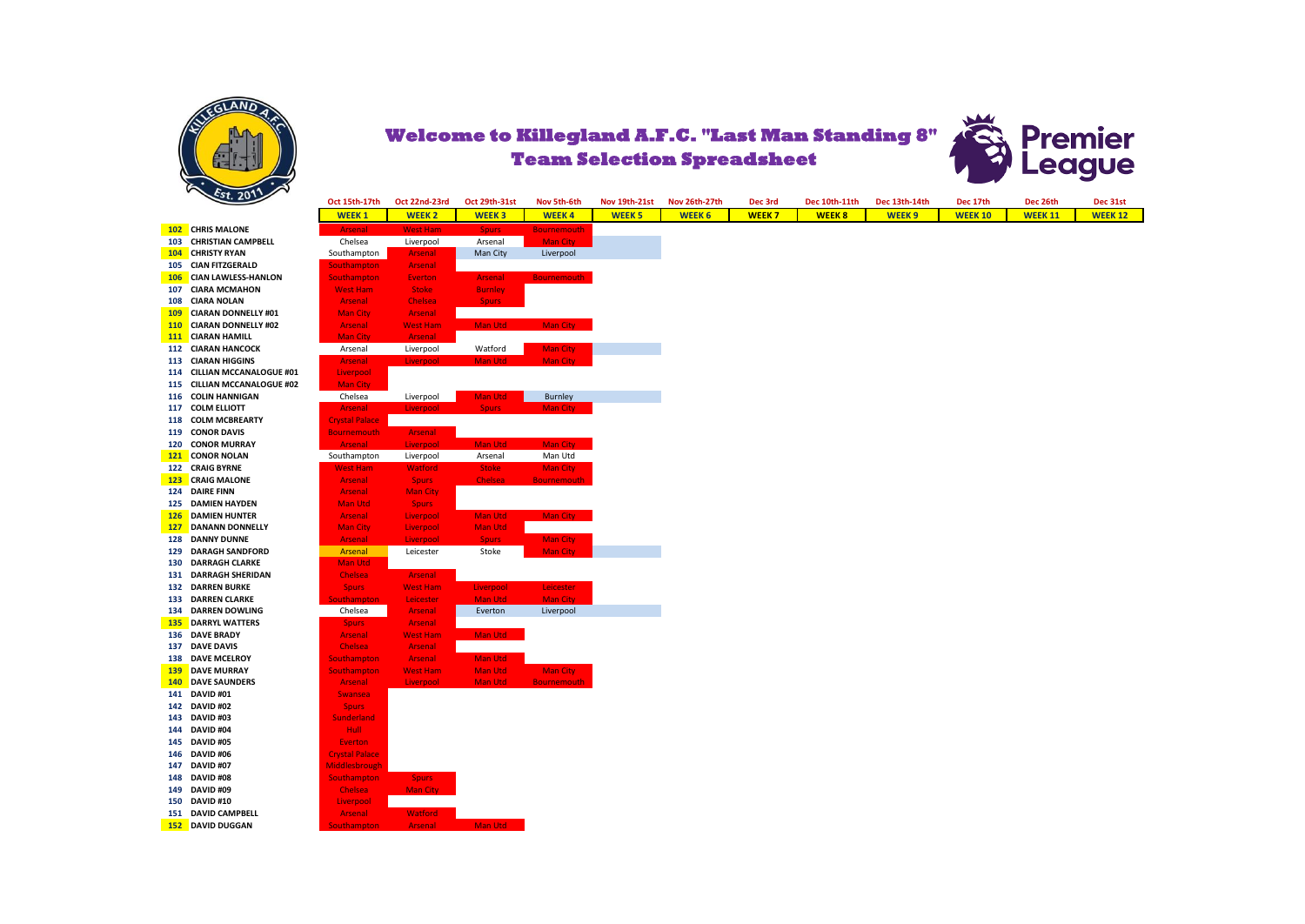



**153 DAVID GUNNING 154 DAVID JONES 155 DAVID MCNANEY 156 DAVID OWENS 157 DAVID TOMPKINS 158 DAVID VANCE 159 DAVID WREN 160 DAYO WHELAN 161 DEAN BYRNE #01 162 DEAN BYRNE #02 163 DEAN BYRNE #03 164 DEAN BYRNE #04 165 DEAN BYRNE #05 166 DEAN BYRNE #06 167 DEAN BYRNE #07 168 DEAN BYRNE #08 169 DEAN BYRNE #09 170 DEAN BYRNE #10 171 DENISE COWLEY 172 DEREK DAVIS 173 DEREK MOLONEY 174 DERMOT BYRNE 175 DERMOT BYRNE #01 176 DERMOT BYRNE #02 177 DERMOT BYRNE #03 178 DERMOT BYRNE #04 179 DERMOT BYRNE #05 180 DERMOT BYRNE #06 181 DERMOT BYRNE #07 182 DERMOT BYRNE #08 183 DERMOT BYRNE #09 184 DERMOT BYRNE #10 185 DERMOT OWENS 186 DERVAL HEALY 187 DIANE BURKE 188 DYLAN BYRNE #01 189 DYLAN BYRNE #02 190 DYLAN BYRNE #03 191 DYLAN KELLY 192 DYLAN TIER 193 DYLAN WRIGHT 194 DYMPNA MCCANN 195 EAMONN MAHER 196 EDDIE MESKELL 197 EDDIE VANCE 198 EDWARD VANCE 199 EDWIN CONNOLLY 200 ELLIE MCCAUL 201 ELLIE VALLENCE 202 EMMA DUNNE 203 EMMA KELLY** 

| Oct 15th-17th                    | Oct 22nd-23rd   | <b>Oct 29th-31st</b> | Nov 5th-6th        | <b>Nov 19th-21st</b> | Nov 26th-27th | Dec 3rd      | Dec 10th-11th | Dec 13th-14th     | Dec 17th       | Dec 26th       | Dec 31st      |
|----------------------------------|-----------------|----------------------|--------------------|----------------------|---------------|--------------|---------------|-------------------|----------------|----------------|---------------|
| <b>WEEK1</b>                     | <b>WEEK2</b>    | <b>WEEK3</b>         | <b>WEEK4</b>       | <b>WEEK 5</b>        | <b>WEEK 6</b> | <b>WEEK7</b> | <b>WEEK8</b>  | WEEK <sub>9</sub> | <b>WEEK 10</b> | <b>WEEK 11</b> | <b>WEEK12</b> |
| <b>Arsenal</b>                   | Man City        | Man Utd              |                    |                      |               |              |               |                   |                |                |               |
| <b>Arsenal</b>                   | Swansea         | Man Utd              |                    |                      |               |              |               |                   |                |                |               |
| <b>Stoke</b>                     | Arsenal         | <b>Watford</b>       | Leicester          |                      |               |              |               |                   |                |                |               |
| Liverpool                        |                 |                      |                    |                      |               |              |               |                   |                |                |               |
| <b>Southampton</b>               | <b>Arsenal</b>  | Man Utd              |                    |                      |               |              |               |                   |                |                |               |
| Arsenal                          | Liverpool       | Man City             | <b>Bournemouth</b> |                      |               |              |               |                   |                |                |               |
| <b>Arsenal</b>                   | Liverpool       | Man Utd              | Man City           |                      |               |              |               |                   |                |                |               |
| Chelsea                          | Liverpool       | <b>Spurs</b>         | <b>Man City</b>    |                      |               |              |               |                   |                |                |               |
| <b>Arsenal</b>                   | Hull            |                      |                    |                      |               |              |               |                   |                |                |               |
| <b>West Brom</b>                 |                 |                      |                    |                      |               |              |               |                   |                |                |               |
| Stoke                            | Burnley         | Watford              | Liverpool          |                      |               |              |               |                   |                |                |               |
| <b>Bournemouth</b>               | Everton         |                      |                    |                      |               |              |               |                   |                |                |               |
| Man City                         |                 |                      |                    |                      |               |              |               |                   |                |                |               |
| <b>West Ham</b>                  | Arsenal         |                      |                    |                      |               |              |               |                   |                |                |               |
| <b>Watford</b>                   | Liverpool       | <b>Chelsea</b>       | Man City           |                      |               |              |               |                   |                |                |               |
| <b>Burnley</b>                   |                 |                      |                    |                      |               |              |               |                   |                |                |               |
| Leicester                        |                 |                      |                    |                      |               |              |               |                   |                |                |               |
| Man Utd                          |                 |                      |                    |                      |               |              |               |                   |                |                |               |
| <b>Arsenal</b>                   | <b>Man City</b> | Man Utd              |                    |                      |               |              |               |                   |                |                |               |
| Arsenal                          | Liverpool       | Man City             | Chelsea            |                      |               |              |               |                   |                |                |               |
| <b>Arsenal</b>                   | West Ham        | Man Utd              |                    |                      |               |              |               |                   |                |                |               |
| Liverpool                        |                 |                      |                    |                      |               |              |               |                   |                |                |               |
| Swansea                          |                 |                      |                    |                      |               |              |               |                   |                |                |               |
| <b>Spurs</b>                     |                 |                      |                    |                      |               |              |               |                   |                |                |               |
| <b>Sunderland</b><br><b>Hull</b> |                 |                      |                    |                      |               |              |               |                   |                |                |               |
| Everton                          |                 |                      |                    |                      |               |              |               |                   |                |                |               |
| <b>West Ham</b>                  | Liverpool       | Chelsea              | Man City           |                      |               |              |               |                   |                |                |               |
| Watford                          | Man City        |                      |                    |                      |               |              |               |                   |                |                |               |
| <b>Burnley</b>                   |                 |                      |                    |                      |               |              |               |                   |                |                |               |
| Leicester                        |                 |                      |                    |                      |               |              |               |                   |                |                |               |
| Man Utd                          |                 |                      |                    |                      |               |              |               |                   |                |                |               |
| <b>Arsenal</b>                   | Man City        |                      |                    |                      |               |              |               |                   |                |                |               |
| <b>Arsenal</b>                   | <b>Man City</b> |                      |                    |                      |               |              |               |                   |                |                |               |
| <b>Man City</b>                  | Chelsea         | Man Utd              |                    |                      |               |              |               |                   |                |                |               |
| <b>Arsenal</b>                   | Liverpool       | Man City             | <b>Bournemouth</b> |                      |               |              |               |                   |                |                |               |
| <b>West Ham</b>                  | Arsenal         |                      |                    |                      |               |              |               |                   |                |                |               |
| Chelsea                          | <b>Man City</b> |                      |                    |                      |               |              |               |                   |                |                |               |
| <b>Spurs</b>                     |                 |                      |                    |                      |               |              |               |                   |                |                |               |
| <b>Spurs</b>                     |                 |                      |                    |                      |               |              |               |                   |                |                |               |
| <b>West Ham</b>                  | Arsenal         |                      |                    |                      |               |              |               |                   |                |                |               |
| <b>Spurs</b>                     |                 |                      |                    |                      |               |              |               |                   |                |                |               |
| <b>Stoke</b>                     | Arsenal         |                      |                    |                      |               |              |               |                   |                |                |               |
| <b>Arsenal</b>                   | <b>Man City</b> | <b>Spurs</b>         |                    |                      |               |              |               |                   |                |                |               |
| <b>Spurs</b>                     | Leicester       | Man Utd              |                    |                      |               |              |               |                   |                |                |               |
| <b>Spurs</b>                     | Leicester       | Arsenal              | Man City           |                      |               |              |               |                   |                |                |               |
| Leicester                        |                 |                      |                    |                      |               |              |               |                   |                |                |               |
| Arsenal                          | <b>Spurs</b>    |                      |                    |                      |               |              |               |                   |                |                |               |
| Arsenal                          | Liverpool       | Man Utd              | Man City           |                      |               |              |               |                   |                |                |               |
| <b>Southampton</b>               | <b>Man City</b> | Man Utd              |                    |                      |               |              |               |                   |                |                |               |
| <b>Chelsea</b>                   | Leicester       | Man Utd              |                    |                      |               |              |               |                   |                |                |               |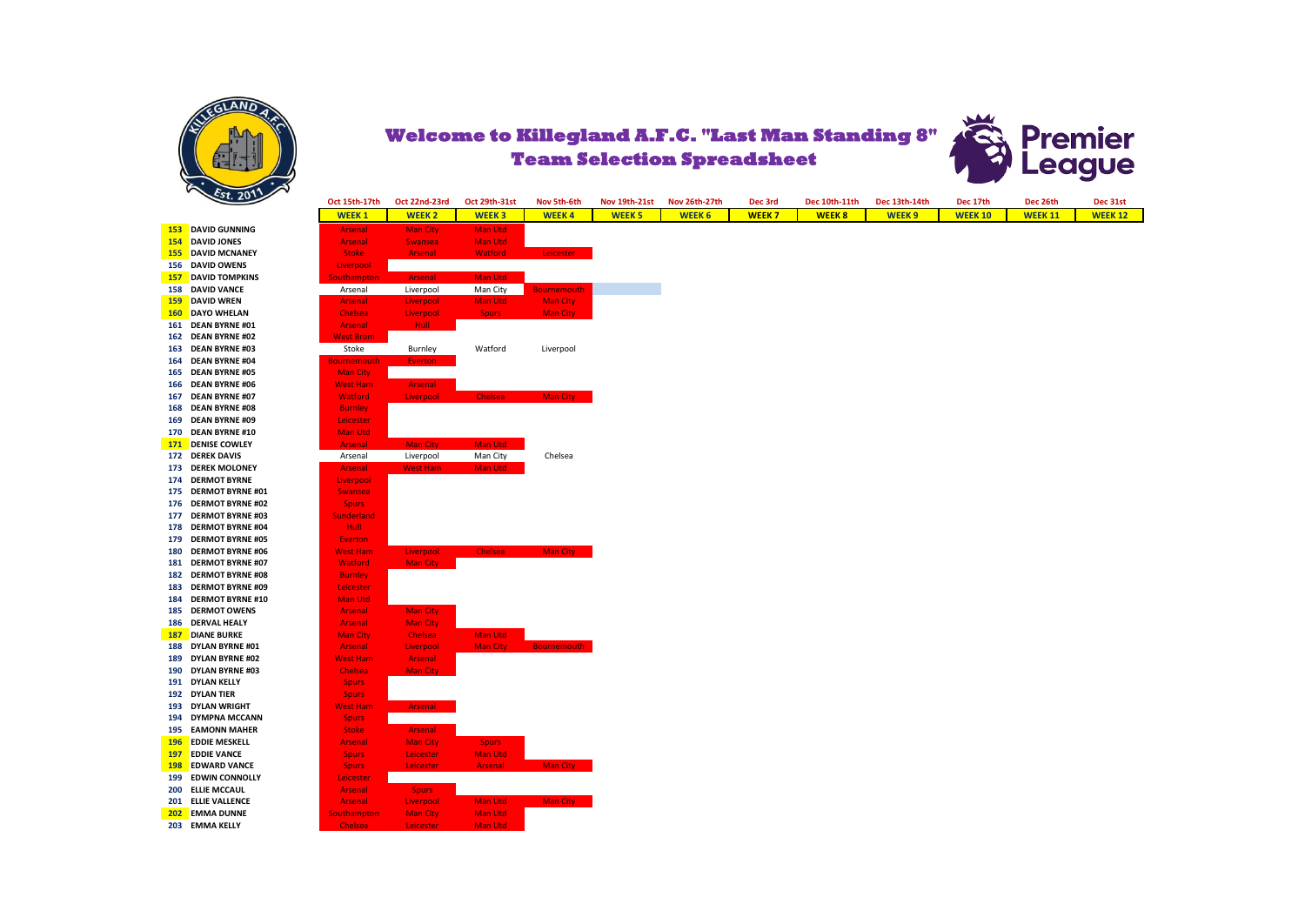



**204 ENDA SHERIDAN 205 EOIN BRANGAN 206 ERIC STAFFORD 207 ERICA BURKE 208 EVAN O'KANE 209 EVELYN CONWAY 210 FEARGAL MURRAY 211 FINTAN SCULLY 212 FIONA CONWAY 213 FRAN BURKE 214 FRAN KITSON 215 FRAN MEEHAN 216 FRANCIS KANE 217 FRANK DALY 218 FRANK SUPPLE 219 FRANKIE BURKE 220 GARY DENNIS 221 GARY MCCLEAN 222 GARY O'NEILL 223 GARY WILDMAN 224 GAVIN POWER 225 GAVIN TIER 226 GEOFF DUNNE 227 GEORGE LAMBERT 228 GEORGE STONE 229 GEORGE VALLENCE 230 GER BYRNE 231 GER KITSON 232 GERRY GRATTAN #01 233 GERRY GRATTAN #02 234 GERRY JORDAN 235 GERRY LAMBE 236 GERRY O'BRIEN 237 GERRY O'SULLIVAN 238 GLENN HOWARD 239 GRAHAM LAYDEN 240 GRAINNE KEEGAN 241 GRZEGORZ CIEPLUCHA 242 <b>HARRY FLANAGAN 243 HELEN MCCARTHY 244 HENRIK JONSSON 245 HOLLY MCCARTHY 246 HUGH O'GARA 247 IAN & TOMMY 248 IONUT MIHOCLA 249 JACKO MURRAY 250 JACOB WHITE 251 JAMES & RORY 252 JAMES BRENNAN 253 JAMES GRIFFIN 254 JAMES WHITE** 

| Oct 15th-17th                           | Oct 22nd-23rd   | <b>Oct 29th-31st</b>    | Nov 5th-6th                 | <b>Nov 19th-21st</b> | Nov 26th-27th |               | Dec 3rd      | Dec 10th-11th |                   |                | Dec 13th-14th<br>Dec 17th<br>Dec 26th |
|-----------------------------------------|-----------------|-------------------------|-----------------------------|----------------------|---------------|---------------|--------------|---------------|-------------------|----------------|---------------------------------------|
| <b>WEEK1</b>                            | <b>WEEK2</b>    | <b>WEEK3</b>            | <b>WEEK4</b>                | <b>WEEK 5</b>        |               | <b>WEEK 6</b> | <b>WEEK7</b> | <b>WEEK8</b>  | WEEK <sub>9</sub> | <b>WEEK 10</b> | <b>WEEK 11</b>                        |
| Arsenal                                 | <b>Everton</b>  | Watford                 | Liverpool                   |                      |               |               |              |               |                   |                |                                       |
| <b>Spurs</b>                            |                 |                         |                             |                      |               |               |              |               |                   |                |                                       |
| <b>Arsenal</b>                          | Liverpool       | Man Utd                 |                             |                      |               |               |              |               |                   |                |                                       |
| Southampton                             | West Ham        | Man City                | Arsenal                     |                      |               |               |              |               |                   |                |                                       |
| <b>Arsenal</b>                          | Liverpool       | Spurs :                 | <b>Bournemouth</b>          |                      |               |               |              |               |                   |                |                                       |
| <b>Man City</b>                         | Arsenal         |                         |                             |                      |               |               |              |               |                   |                |                                       |
| <b>Arsenal</b>                          | Liverpool       | Man Utd                 |                             |                      |               |               |              |               |                   |                |                                       |
| Arsenal                                 | <b>Man City</b> | Man Utd                 |                             |                      |               |               |              |               |                   |                |                                       |
| <b>Crystal Palace</b>                   | Arsenal         |                         |                             |                      |               |               |              |               |                   |                |                                       |
| Southampton                             | Swansea         | Man Utd                 |                             |                      |               |               |              |               |                   |                |                                       |
| Arsenal                                 | West Ham        | Man City                | <b>Bournemouth</b>          |                      |               |               |              |               |                   |                |                                       |
| <b>Arsenal</b>                          | West Ham        | Man Utd                 | Man City                    |                      |               |               |              |               |                   |                |                                       |
| Chelsea                                 | <b>Man City</b> | Arsenal                 | Liverpool                   |                      |               |               |              |               |                   |                |                                       |
| Arsenal                                 | Liverpool       | Watford                 | <b>Bournemouth</b>          |                      |               |               |              |               |                   |                |                                       |
| Arsenal                                 | West Ham        | Man Utd                 | Liverpool                   |                      |               |               |              |               |                   |                |                                       |
| Bournemouth                             | <b>Swansea</b>  | Arsenal                 | Liverpool                   |                      |               |               |              |               |                   |                |                                       |
| <b>Crystal Palace</b>                   | Arsenal         |                         |                             |                      |               |               |              |               |                   |                |                                       |
| <b>Spurs</b>                            |                 |                         |                             |                      |               |               |              |               |                   |                |                                       |
| <b>Arsenal</b>                          | <b>Man City</b> | Man Utd                 |                             |                      |               |               |              |               |                   |                |                                       |
| <b>Stoke</b>                            | Arsenal         |                         |                             |                      |               |               |              |               |                   |                |                                       |
| <b>Arsenal</b>                          | Liverpool       | Man Utd                 | Man City                    |                      |               |               |              |               |                   |                |                                       |
| <b>Bournemouth</b>                      | <b>Everton</b>  | <b>Watford</b>          | <b>Southampton</b>          |                      |               |               |              |               |                   |                |                                       |
| <b>Man City</b>                         | Arsenal         |                         |                             |                      |               |               |              |               |                   |                |                                       |
| <b>Spurs</b>                            |                 |                         |                             |                      |               |               |              |               |                   |                |                                       |
| <b>Arsenal</b>                          | Liverpool       | Man Utd                 | Man City                    |                      |               |               |              |               |                   |                |                                       |
| <b>Arsenal</b>                          | <b>Man City</b> | <b>Spurs</b>            |                             |                      |               |               |              |               |                   |                |                                       |
| Chelsea                                 | <b>Swansea</b>  | <b>Spurs</b>            |                             |                      |               |               |              |               |                   |                |                                       |
| Chelsea                                 | <b>Man City</b> | Leicester               |                             |                      |               |               |              |               |                   |                |                                       |
| <b>Southampton</b>                      | Arsenal         | <b>Stoke</b>            | Man City                    |                      |               |               |              |               |                   |                |                                       |
| <b>Man City</b>                         | Liverpool       | Watford                 | <b>Bournemouth</b>          |                      |               |               |              |               |                   |                |                                       |
| Arsenal                                 | <b>West Ham</b> | <b>Spurs</b><br>Man Utd | Man City<br><b>Man City</b> |                      |               |               |              |               |                   |                |                                       |
| <b>Arsenal</b>                          | Liverpool       |                         |                             |                      |               |               |              |               |                   |                |                                       |
| <b>Crystal Palace</b><br><b>Arsenal</b> | Man City        | Man Utd                 |                             |                      |               |               |              |               |                   |                |                                       |
| Arsenal                                 | Liverpool       | <b>Bournemouth</b>      |                             |                      |               |               |              |               |                   |                |                                       |
| <b>Arsenal</b>                          | Liverpool       | Man Utd                 | Man City<br>Leicester       |                      |               |               |              |               |                   |                |                                       |
| Southampton                             | Arsenal         | Chelsea                 | Liverpool                   |                      |               |               |              |               |                   |                |                                       |
| Liverpool                               |                 |                         |                             |                      |               |               |              |               |                   |                |                                       |
| <b>Man City</b>                         | Liverpool       | Arsenal                 | Chelsea                     |                      |               |               |              |               |                   |                |                                       |
| Chelsea                                 | Arsenal         | Liverpool               | <b>Man City</b>             |                      |               |               |              |               |                   |                |                                       |
| <b>Man City</b>                         |                 |                         |                             |                      |               |               |              |               |                   |                |                                       |
| <b>Arsenal</b>                          | Liverpool       | Man Utd                 | Man City                    |                      |               |               |              |               |                   |                |                                       |
| Arsenal                                 | Liverpool       | Watford                 | <b>Bournemouth</b>          |                      |               |               |              |               |                   |                |                                       |
| <b>Arsenal</b>                          | Liverpool       | <b>Man Utd</b>          | <b>Man City</b>             |                      |               |               |              |               |                   |                |                                       |
| Arsenal                                 | Everton         | Man Utd                 |                             |                      |               |               |              |               |                   |                |                                       |
| <b>Man City</b>                         | <b>Swansea</b>  |                         |                             |                      |               |               |              |               |                   |                |                                       |
| Arsenal                                 | Liverpool       | Man City                | <b>Leicester</b>            |                      |               |               |              |               |                   |                |                                       |
| Bournemouth                             | Liverpool       | Everton                 | <b>Man City</b>             |                      |               |               |              |               |                   |                |                                       |
| <b>Arsenal</b>                          | <b>Man City</b> | <b>Bournemouth</b>      |                             |                      |               |               |              |               |                   |                |                                       |
| <b>Arsenal</b>                          | <b>Man City</b> |                         |                             |                      |               |               |              |               |                   |                |                                       |
| Liverpool                               |                 |                         |                             |                      |               |               |              |               |                   |                |                                       |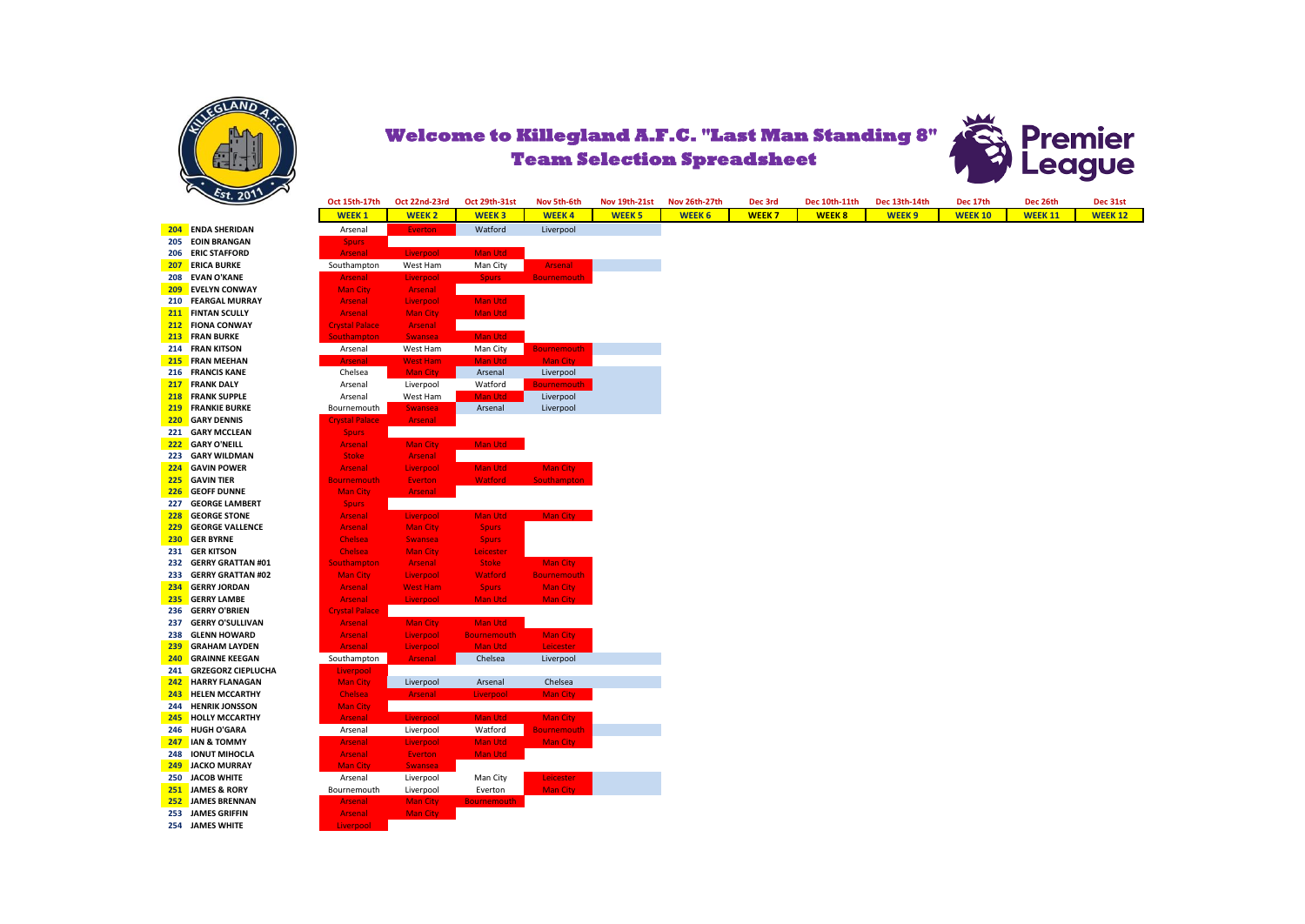



|     | $\mathcal{L}$ $\mathcal{L}$ | Oct 15th-17th         | Oct 22nd-23rd      | Oct 29th-31st        | Nov 5th-6th        | <b>Nov 19th-21st</b> | Nov 26th-27th | Dec 3rd      | Dec 10th-11th | Dec 13th-14th | Dec 17th       | Dec 26th       | Dec 31st       |
|-----|-----------------------------|-----------------------|--------------------|----------------------|--------------------|----------------------|---------------|--------------|---------------|---------------|----------------|----------------|----------------|
|     |                             | <b>WEEK1</b>          | <b>WEEK 2</b>      | <b>WEEK3</b>         | <b>WEEK4</b>       | <b>WEEK 5</b>        | <b>WEEK 6</b> | <b>WEEK7</b> | <b>WEEK8</b>  | <b>WEEK 9</b> | <b>WEEK 10</b> | <b>WEEK 11</b> | <b>WEEK 12</b> |
|     | 255 JAMIE CONROY            | <b>Southampton</b>    | <b>Arsenal</b>     | <b>Watford</b>       | <b>Man City</b>    |                      |               |              |               |               |                |                |                |
|     | 256 JAMIE GIBBONS           | <b>Man City</b>       | <b>West Ham</b>    | Man Utd              |                    |                      |               |              |               |               |                |                |                |
| 257 | <b>JAMIE POWER</b>          | Stoke                 | Leicester          | Everton              | <b>Man City</b>    |                      |               |              |               |               |                |                |                |
|     | 258 JANE PURCELL            | <b>Arsenal</b>        | Liverpool          | Man Utd              | Leicester          |                      |               |              |               |               |                |                |                |
|     | 259 JAP WELDON              | <b>Arsenal</b>        | <b>Man City</b>    | Chelsea              | <b>Bournemouth</b> |                      |               |              |               |               |                |                |                |
|     | 260 JASON PRESTON           | <b>Arsenal</b>        | <b>Bournemouth</b> |                      |                    |                      |               |              |               |               |                |                |                |
|     | 261 JAY HENNESSY            | Arsenal               | Liverpool          | Watford              | <b>Man City</b>    |                      |               |              |               |               |                |                |                |
|     | 262 JEAN HOWARD             | Southampton           | West Ham           | Watford              | <b>Man City</b>    |                      |               |              |               |               |                |                |                |
|     | 263 JENNIFER STEVENS        | <b>Man City</b>       | <b>Arsenal</b>     |                      |                    |                      |               |              |               |               |                |                |                |
|     | 264 JIM THOMPSON            | Watford               | West Ham           | Arsenal              | <b>Man City</b>    |                      |               |              |               |               |                |                |                |
|     | 265 JIMMY DOWDALL           | <b>Crystal Palace</b> | <b>Spurs</b>       |                      |                    |                      |               |              |               |               |                |                |                |
|     | 266 JIMMY FARMER            | <b>Arsenal</b>        | <b>Bournemouth</b> | <b>Burnley</b>       |                    |                      |               |              |               |               |                |                |                |
|     | 267 JIMMY FLEMING           | <b>liddlesbrough</b>  | Leicester          | <b>Arsenal</b>       | <b>Bournemouth</b> |                      |               |              |               |               |                |                |                |
|     | 268 JOAN KELLY              | Arsenal               | West Ham           | Watford              | Liverpool          |                      |               |              |               |               |                |                |                |
|     | 269 JOE CONCANNON           | <b>Spurs</b>          |                    |                      |                    |                      |               |              |               |               |                |                |                |
|     | 270 JOE GREENE              | <b>Arsenal</b>        | <b>West Ham</b>    | Man Utd              | <b>Man City</b>    |                      |               |              |               |               |                |                |                |
|     | 271 JOE ROBERTSON           | <b>Arsenal</b>        | <b>Spurs</b>       |                      |                    |                      |               |              |               |               |                |                |                |
|     | 272 JOEY CONROY             | Watford               | West Ham           | Arsenal              | <b>Bournemouth</b> |                      |               |              |               |               |                |                |                |
|     | 273 JOHN & JAMIE JOHNSTON   | Stoke                 | West Ham           | Arsenal              | Sunderland         |                      |               |              |               |               |                |                |                |
|     | 274 JOHN BEHAN              | Southampton           | <b>Arsenal</b>     | Man City             | Liverpool          |                      |               |              |               |               |                |                |                |
|     | 275 JOHN CHRISTIAN          | <b>Chelsea</b>        | Liverpool          | Man Utd              |                    |                      |               |              |               |               |                |                |                |
|     | 276 JOHN CONNORS            | Bournemouth           | Leicester          | Stoke                | <b>Arsenal</b>     |                      |               |              |               |               |                |                |                |
|     | 277 JOHN DAVIS              | Liverpool             |                    |                      |                    |                      |               |              |               |               |                |                |                |
|     | 278 JOHN DEVOY              | <b>Arsenal</b>        | <b>Man City</b>    | Man Utd              |                    |                      |               |              |               |               |                |                |                |
|     | 279 JOHN FITZPATRICK        | <b>Chelsea</b>        | <b>Arsenal</b>     | <b>Spurs</b>         |                    |                      |               |              |               |               |                |                |                |
|     | 280 JOHN GREENE             | Bournemouth           | <b>Swansea</b>     | Man Utd              |                    |                      |               |              |               |               |                |                |                |
|     | 281 JOHN HARPER             | Stoke                 | <b>Swansea</b>     | Watford              | Liverpool          |                      |               |              |               |               |                |                |                |
|     | 282 JOHN JONES              | <b>Stoke</b>          | <b>Arsenal</b>     |                      |                    |                      |               |              |               |               |                |                |                |
|     | 283 JOHN O'TOOLE            | Arsenal               | Liverpool          | Watford              | <b>Man City</b>    |                      |               |              |               |               |                |                |                |
|     | 284 JOHN SIMPSON            | Southampton           | Liverpool          | Everton              | <b>Man City</b>    |                      |               |              |               |               |                |                |                |
|     | 285 JOHN SINNOTT            | <b>Aiddlesbrough</b>  |                    |                      |                    |                      |               |              |               |               |                |                |                |
|     | 286 JOHN VALLELY            | Arsenal               | West Ham           | Everton              | <b>Bournemouth</b> |                      |               |              |               |               |                |                |                |
|     | 287 JOHN WALSH              | Liverpool             |                    |                      |                    |                      |               |              |               |               |                |                |                |
| 288 | <b>JOHNNY MOLONEY</b>       | <b>Man City</b>       | Arsenal            |                      |                    |                      |               |              |               |               |                |                |                |
|     | 289 JOHNNY O'CONNOR         | <b>Arsenal</b>        | <b>Bournemouth</b> | <b>Burnley</b>       |                    |                      |               |              |               |               |                |                |                |
|     | 290 JON PARKES              | Arsenal               | Liverpool          | Man City             | <b>Bournemouth</b> |                      |               |              |               |               |                |                |                |
|     | 291 JONATHAN CARR           | <b>Arsenal</b>        | Everton            | <b>Middlesbrough</b> | <b>Bournemouth</b> |                      |               |              |               |               |                |                |                |
| 292 | <b>JONATHAN DALY</b>        | Liverpool             | Arsenal            |                      |                    |                      |               |              |               |               |                |                |                |
|     | 293 JOSH GRIFFIN            | <b>Spurs</b>          |                    |                      |                    |                      |               |              |               |               |                |                |                |
|     | 294 JOSH KELLY              | <b>Arsenal</b>        | <b>Man City</b>    |                      |                    |                      |               |              |               |               |                |                |                |
|     | 295 JOSHUA CONWAY           | <b>Southampton</b>    | <b>Arsenal</b>     | Man Utd              |                    |                      |               |              |               |               |                |                |                |
|     | 296 JUDAS & BRONCO          | Bournemouth           | West Ham           | Watford              | <b>Man City</b>    |                      |               |              |               |               |                |                |                |
| 297 | <b>KAELEM RYAN</b>          | <b>Arsenal</b>        | Liverpool          | Man Utd              | <b>Man City</b>    |                      |               |              |               |               |                |                |                |
|     | 298 KARL O'KANE             | Chelsea               | <b>Arsenal</b>     | Man Utd              |                    |                      |               |              |               |               |                |                |                |
| 299 | <b>KARL TEMPLE #01</b>      | <b>Chelsea</b>        | <b>Arsenal</b>     | <b>Watford</b>       | <b>Man City</b>    |                      |               |              |               |               |                |                |                |
| 300 | <b>KARL TEMPLE #02</b>      | <b>Bournemouth</b>    | Leicester          | Man Utd              | Southampton        |                      |               |              |               |               |                |                |                |
| 301 | <b>KATHLEEN DOHERTY</b>     | <b>Crystal Palace</b> | <b>Arsenal</b>     |                      |                    |                      |               |              |               |               |                |                |                |
| 302 | <b>KEITH HANLEY</b>         | <b>Arsenal</b>        | Liverpool          | Man Utd              | <b>Bournemouth</b> |                      |               |              |               |               |                |                |                |
| 303 | <b>KEITH JONES</b>          | Arsenal               | Liverpool          | Stoke                | <b>Bournemouth</b> |                      |               |              |               |               |                |                |                |
| 304 | <b>KEITH LAYDEN</b>         | <b>Arsenal</b>        | Liverpool          | Man Utd              | <b>Man City</b>    |                      |               |              |               |               |                |                |                |
|     | <b>305 KEITH MONAGHAN</b>   | Chelsea               | <b>Arsenal</b>     | Man Utd              |                    |                      |               |              |               |               |                |                |                |
|     |                             |                       |                    |                      |                    |                      |               |              |               |               |                |                |                |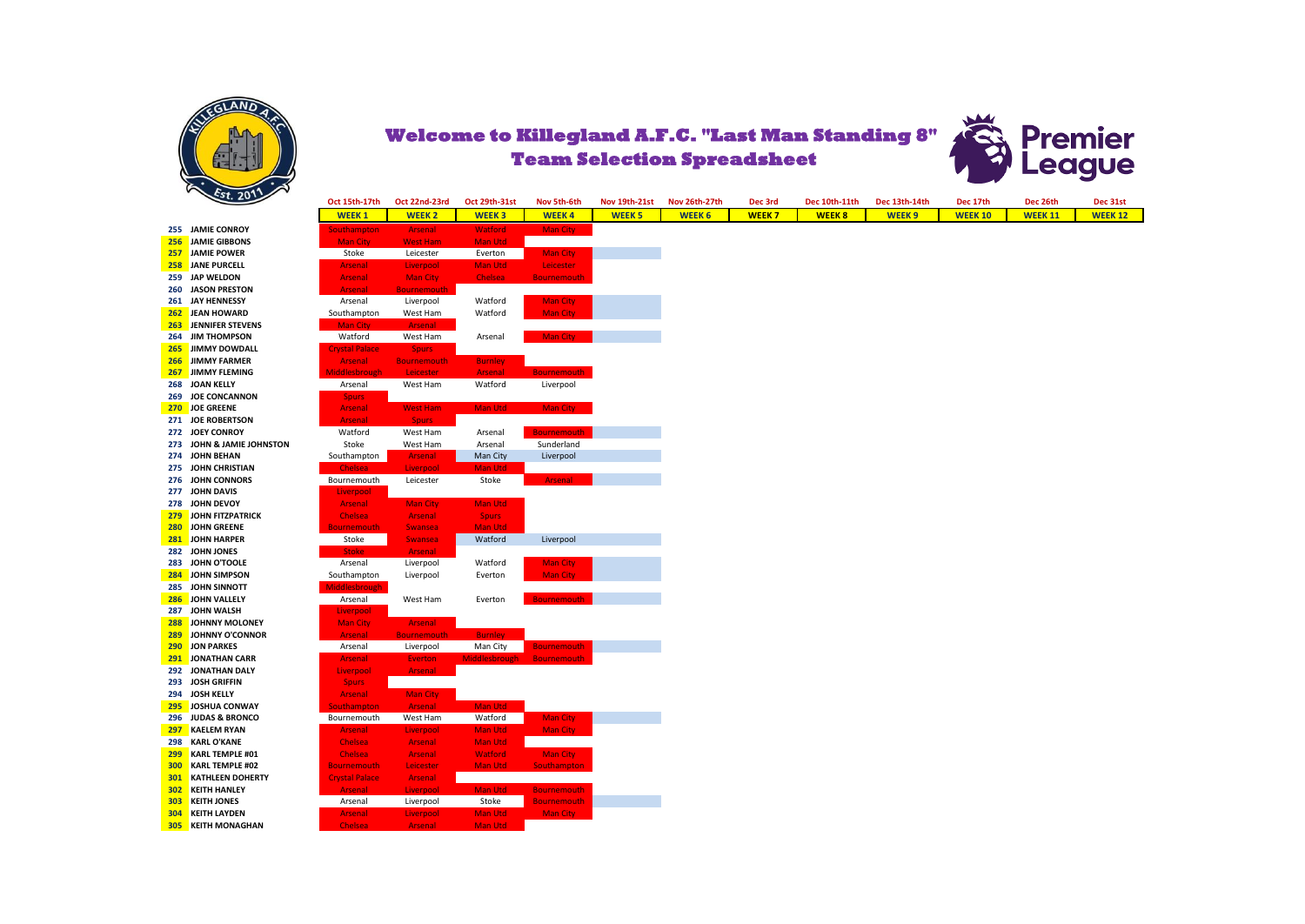



|     |                             | <b>WEEK1</b>          | <b>WEEK2</b>       | <b>WEEK3</b>       | <b>WEEK4</b>        |
|-----|-----------------------------|-----------------------|--------------------|--------------------|---------------------|
| 306 | <b>KEITH SEGRAVE</b>        | Chelsea               | <b>Arsenal</b>     | <b>Watford</b>     | <b>Bournemou</b>    |
| 307 | <b>KELVIN VANCE</b>         | Arsenal               | Liverpool          | Man City           | Chelsea             |
| 308 | <b>KEN FIELD</b>            | <b>Arsenal</b>        | Liverpool          | <b>Man Utd</b>     | <b>Bournemou</b>    |
| 309 | <b>KEN KAVANAGH</b>         | <b>Man City</b>       | Liverpool          | <b>Man Utd</b>     |                     |
| 310 | <b>KEN SLATTERY</b>         | <b>Arsenal</b>        | Liverpool          | <b>Spurs</b>       | <b>Bournemou</b>    |
| 311 | <b>KEN TANNAM</b>           | <b>Middlesbrough</b>  | Liverpool          | <b>Man Utd</b>     |                     |
| 312 | <b>KEVIN JONES</b>          | <b>Spurs</b>          |                    |                    |                     |
| 313 | <b>KEVIN KELLY</b>          | Southampton           | <b>Everton</b>     |                    |                     |
| 314 | <b>KEVIN MCNANEY</b>        | Chelsea               | <b>Arsenal</b>     |                    |                     |
| 315 | <b>KEVIN SMYTH</b>          | <b>Man City</b>       |                    |                    |                     |
| 316 | <b>KIERAN ROUSE</b>         | Southampton           | <b>Arsenal</b>     | <b>Everton</b>     | Leicester           |
| 317 | <b>KIRO STOYANOV</b>        | <b>Chelsea</b>        | <b>Arsenal</b>     | <b>Stoke</b>       | <b>Bournemou</b>    |
| 318 | <b>KODI CAMPBELL</b>        | <b>Crystal Palace</b> |                    |                    |                     |
| 319 | <b>KYLE BURKE</b>           | <b>Arsenal</b>        | <b>Spurs</b>       | <b>Stoke</b>       | <b>Man City</b>     |
| 320 | <b>LARRY MCCONKEY</b>       | <b>Arsenal</b>        | <b>West Ham</b>    | <b>Man Utd</b>     | <b>Man City</b>     |
| 321 | <b>LEANNE HENNESSEY</b>     | Liverpool             |                    |                    |                     |
| 322 | <b>LIAM HANNIGAN</b>        | <b>Arsenal</b>        | <b>Man City</b>    |                    |                     |
| 323 | <b>LIAM HUGHES</b>          | <b>Arsenal</b>        | Liverpool          | <b>Man Utd</b>     | <b>Crystal Pala</b> |
| 324 | LILY WALSH                  | Chelsea               | <b>Arsenal</b>     |                    |                     |
| 325 | <b>LINDA BYRNE</b>          | Arsenal               | Leicester          | Stoke              | Burnley             |
| 326 | <b>LISA RYAN</b>            | <b>Spurs</b>          | <b>Arsenal</b>     |                    |                     |
| 327 | LIVIU SIMO                  | <b>Spurs</b>          |                    |                    |                     |
| 328 | <b>LOCKIE</b>               | <b>Chelsea</b>        | <b>Arsenal</b>     | <b>Man Utd</b>     |                     |
| 329 | <b>LOGAN MOLONEY</b>        | <b>Arsenal</b>        | <b>Man Utd</b>     | Liverpool          | <b>Man City</b>     |
| 330 | <b>LOLA LEE</b>             | <b>Man City</b>       |                    |                    |                     |
| 331 | <b>LORRAINE MOORE</b>       | <b>Spurs</b>          | <b>Arsenal</b>     |                    |                     |
| 332 | <b>LUKE DOWNES</b>          | <b>Southampton</b>    | <b>Arsenal</b>     | <b>Man Utd</b>     |                     |
| 333 | <b>LYNSEY CULLEN</b>        | <b>Spurs</b>          |                    |                    |                     |
| 334 | <b>MAIREAD JONSSON</b>      | <b>Spurs</b>          |                    |                    |                     |
| 335 | <b>MALCOLM THORNTON #01</b> | <b>Man Utd</b>        |                    |                    |                     |
| 336 | <b>MALCOLM THORNTON #02</b> | <b>Man City</b>       |                    |                    |                     |
| 337 | <b>MARCUS FORD</b>          | <b>Stoke</b>          | <b>Everton</b>     | <b>Chelsea</b>     | <b>Man City</b>     |
| 338 | <b>MARIA RYAN</b>           | Arsenal               | <b>Spurs</b>       | Man City           | Liverpool           |
| 339 | <b>MARK MCDONOUGH</b>       | <b>Arsenal</b>        | Liverpool          | <b>Man Utd</b>     | <b>Man City</b>     |
| 340 | <b>MARK MOORE</b>           | Arsenal               | Liverpool          | Everton            | <b>Man City</b>     |
| 341 | <b>MARK PEPPARD</b>         | <b>Arsenal</b>        | <b>Bournemouth</b> | <b>Man Utd</b>     |                     |
| 342 | <b>MARK SHORTT</b>          | <b>Arsenal</b>        | <b>Everton</b>     | <b>Bournemouth</b> |                     |
| 343 | <b>MARK TIER</b>            | <b>Arsenal</b>        | <b>Swansea</b>     | <b>Man Utd</b>     |                     |
| 344 | <b>MARK VANCE</b>           | <b>Crystal Palace</b> | Liverpool          | <b>Man Utd</b>     |                     |
| 345 | <b>MARTIN FENNELL</b>       | <b>Arsenal</b>        | Liverpool          | <b>Man Utd</b>     |                     |
| 346 | <b>MARTIN HALPIN</b>        | <b>Man City</b>       |                    |                    |                     |
| 347 | <b>MARTIN KELLY</b>         | <b>Arsenal</b>        | <b>Everton</b>     | <b>Stoke</b>       | <b>Man City</b>     |
| 348 | <b>MARTIN MCCAUL</b>        | <b>Spurs</b>          |                    |                    |                     |
| 349 | <b>MARTIN MEAGHER</b>       | <b>Man City</b>       | <b>Arsenal</b>     |                    |                     |
| 350 | <b>MARTIN NAUGHTON #01</b>  | Chelsea               | <b>Arsenal</b>     |                    |                     |
| 351 | <b>MARTIN NAUGHTON #02</b>  | <b>Arsenal</b>        | Leicester          | <b>Man Utd</b>     |                     |
| 352 | <b>MARTIN NUGENT</b>        | <b>Arsenal</b>        | <b>Man City</b>    |                    |                     |
| 353 | <b>MARTIN O'BRIEN</b>       | <b>Arsenal</b>        | Liverpool          | <b>Bournemouth</b> |                     |
| 354 | <b>MARTIN WRIGHT</b>        | <b>Arsenal</b>        | <b>West Ham</b>    | <b>Man Utd</b>     | <b>Man City</b>     |
| 355 | <b>MARTINA WRIGHT</b>       | Chelsea               | Leicester          | Arsenal            | Liverpool           |
| 356 | <b>MASON RANN</b>           | <b>Crystal Palace</b> |                    |                    |                     |

|                                              | Oct 15th-17th                  | Oct 22nd-23rd      | Oct 29th-31st      | Nov 5th-6th           | <b>Nov 19th-21st</b> | <b>Nov 26th-27th</b> | Dec 3rd      | Dec 10th-11th | Dec 13th-14th     | Dec 17th       | Dec 26th       | Dec 31st       |
|----------------------------------------------|--------------------------------|--------------------|--------------------|-----------------------|----------------------|----------------------|--------------|---------------|-------------------|----------------|----------------|----------------|
|                                              | <b>WEEK1</b>                   | <b>WEEK 2</b>      | <b>WEEK3</b>       | <b>WEEK4</b>          | <b>WEEK 5</b>        | <b>WEEK 6</b>        | <b>WEEK7</b> | <b>WEEK 8</b> | WEEK <sub>9</sub> | <b>WEEK 10</b> | <b>WEEK 11</b> | <b>WEEK 12</b> |
| 306 KEITH SEGRAVE                            | Chelsea                        | Arsenal            | <b>Watford</b>     | <b>Bournemouth</b>    |                      |                      |              |               |                   |                |                |                |
| 307 KELVIN VANCE                             | Arsenal                        | Liverpool          | Man City           | Chelsea               |                      |                      |              |               |                   |                |                |                |
| 308 KEN FIELD                                | <b>Arsenal</b>                 | Liverpool          | Man Utd            | <b>Bournemouth</b>    |                      |                      |              |               |                   |                |                |                |
| 309 KEN KAVANAGH                             | <b>Man City</b>                | Liverpool          | Man Utd            |                       |                      |                      |              |               |                   |                |                |                |
| <b>310 KEN SLATTERY</b>                      | <b>Arsenal</b>                 | Liverpool          | <b>Spurs</b>       | <b>Bournemouth</b>    |                      |                      |              |               |                   |                |                |                |
| 311 KEN TANNAM                               | Middlesbrough                  | Liverpool          | Man Utd            |                       |                      |                      |              |               |                   |                |                |                |
| 312 KEVIN JONES                              | <b>Spurs</b>                   |                    |                    |                       |                      |                      |              |               |                   |                |                |                |
| 313 KEVIN KELLY                              | <b>Southampton</b>             | <b>Everton</b>     |                    |                       |                      |                      |              |               |                   |                |                |                |
| 314 KEVIN MCNANEY                            | <b>Chelsea</b>                 | <b>Arsenal</b>     |                    |                       |                      |                      |              |               |                   |                |                |                |
| 315 KEVIN SMYTH                              | Man City                       |                    |                    |                       |                      |                      |              |               |                   |                |                |                |
| <b>316 KIERAN ROUSE</b>                      | <b>Southampton</b>             | <b>Arsenal</b>     | <b>Everton</b>     | Leicester             |                      |                      |              |               |                   |                |                |                |
| <b>317 KIRO STOYANOV</b>                     | <b>Chelsea</b>                 | <b>Arsenal</b>     | <b>Stoke</b>       | <b>Bournemouth</b>    |                      |                      |              |               |                   |                |                |                |
| 318 KODI CAMPBELL                            | <b>Crystal Palace</b>          |                    |                    |                       |                      |                      |              |               |                   |                |                |                |
| 319 KYLE BURKE                               | <b>Arsenal</b>                 | <b>Spurs</b>       | <b>Stoke</b>       | Man City              |                      |                      |              |               |                   |                |                |                |
| <b>320 LARRY MCCONKEY</b>                    | Arsenal                        | <b>West Ham</b>    | Man Utd            | Man City              |                      |                      |              |               |                   |                |                |                |
| 321 LEANNE HENNESSEY                         | Liverpool                      |                    |                    |                       |                      |                      |              |               |                   |                |                |                |
| 322 LIAM HANNIGAN                            | <b>Arsenal</b>                 | <b>Man City</b>    |                    |                       |                      |                      |              |               |                   |                |                |                |
| 323 LIAM HUGHES                              | <b>Arsenal</b>                 | Liverpool          | <b>Man Utd</b>     | <b>Crystal Palace</b> |                      |                      |              |               |                   |                |                |                |
| 324 LILY WALSH                               | <b>Chelsea</b>                 | Arsenal            |                    |                       |                      |                      |              |               |                   |                |                |                |
| 325 LINDA BYRNE                              | Arsenal                        | Leicester          | Stoke              | Burnley               |                      |                      |              |               |                   |                |                |                |
| 326 LISA RYAN                                | <b>Spurs</b>                   | Arsenal            |                    |                       |                      |                      |              |               |                   |                |                |                |
| 327 LIVIU SIMO                               |                                |                    |                    |                       |                      |                      |              |               |                   |                |                |                |
| <b>328 LOCKIE</b>                            | <b>Spurs</b><br><b>Chelsea</b> | <b>Arsenal</b>     | Man Utd            |                       |                      |                      |              |               |                   |                |                |                |
| 329 LOGAN MOLONEY                            | <b>Arsenal</b>                 | Man Utd            | Liverpool          | Man City              |                      |                      |              |               |                   |                |                |                |
| 330 LOLA LEE                                 | <b>Man City</b>                |                    |                    |                       |                      |                      |              |               |                   |                |                |                |
|                                              |                                |                    |                    |                       |                      |                      |              |               |                   |                |                |                |
| 331 LORRAINE MOORE<br><b>332 LUKE DOWNES</b> | <b>Spurs</b>                   | <b>Arsenal</b>     |                    |                       |                      |                      |              |               |                   |                |                |                |
|                                              | Southampton                    | <b>Arsenal</b>     | Man Utd            |                       |                      |                      |              |               |                   |                |                |                |
| 333 LYNSEY CULLEN                            | <b>Spurs</b>                   |                    |                    |                       |                      |                      |              |               |                   |                |                |                |
| 334 MAIREAD JONSSON                          | <b>Spurs</b>                   |                    |                    |                       |                      |                      |              |               |                   |                |                |                |
| 335 MALCOLM THORNTON #01                     | <b>Man Utd</b>                 |                    |                    |                       |                      |                      |              |               |                   |                |                |                |
| 336 MALCOLM THORNTON #02                     | <b>Man City</b>                |                    |                    |                       |                      |                      |              |               |                   |                |                |                |
| <b>337 MARCUS FORD</b>                       | <b>Stoke</b>                   | <b>Everton</b>     | <b>Chelsea</b>     | Man City              |                      |                      |              |               |                   |                |                |                |
| 338 MARIA RYAN                               | Arsenal                        | <b>Spurs</b>       | Man City           | Liverpool             |                      |                      |              |               |                   |                |                |                |
| <b>339 MARK MCDONOUGH</b>                    | <b>Arsenal</b>                 | Liverpool          | Man Utd            | <b>Man City</b>       |                      |                      |              |               |                   |                |                |                |
| 340 MARK MOORE                               | Arsenal                        | Liverpool          | Everton            | <b>Man City</b>       |                      |                      |              |               |                   |                |                |                |
| <b>341 MARK PEPPARD</b>                      | <b>Arsenal</b>                 | <b>Bournemouth</b> | Man Utd            |                       |                      |                      |              |               |                   |                |                |                |
| <b>342</b> MARK SHORTT                       | <b>Arsenal</b>                 | <b>Everton</b>     | <b>Bournemouth</b> |                       |                      |                      |              |               |                   |                |                |                |
| <b>343 MARK TIER</b>                         | <b>Arsenal</b>                 | Swansea            | <b>Man Utd</b>     |                       |                      |                      |              |               |                   |                |                |                |
| <b>344 MARK VANCE</b>                        | <b>Crystal Palace</b>          | Liverpool          | Man Utd            |                       |                      |                      |              |               |                   |                |                |                |
| 345 MARTIN FENNELL                           | <b>Arsenal</b>                 | Liverpool          | Man Utd            |                       |                      |                      |              |               |                   |                |                |                |
| 346 MARTIN HALPIN                            | <b>Man City</b>                |                    |                    |                       |                      |                      |              |               |                   |                |                |                |
| <b>347 MARTIN KELLY</b>                      | <b>Arsenal</b>                 | <b>Everton</b>     | <b>Stoke</b>       | Man City              |                      |                      |              |               |                   |                |                |                |
| <b>348 MARTIN MCCAUL</b>                     | <b>Spurs</b>                   |                    |                    |                       |                      |                      |              |               |                   |                |                |                |
| <b>349 MARTIN MEAGHER</b>                    | <b>Man City</b>                | <b>Arsenal</b>     |                    |                       |                      |                      |              |               |                   |                |                |                |
| 350 MARTIN NAUGHTON #01                      | <b>Chelsea</b>                 | Arsenal            |                    |                       |                      |                      |              |               |                   |                |                |                |
| 351 MARTIN NAUGHTON #02                      | <b>Arsenal</b>                 | Leicester          | Man Utd            |                       |                      |                      |              |               |                   |                |                |                |
| 352 MARTIN NUGENT                            | <b>Arsenal</b>                 | <b>Man City</b>    |                    |                       |                      |                      |              |               |                   |                |                |                |
| 353 MARTIN O'BRIEN                           | <b>Arsenal</b>                 | Liverpool          | <b>Bournemouth</b> |                       |                      |                      |              |               |                   |                |                |                |
| 354 MARTIN WRIGHT                            | <b>Arsenal</b>                 | <b>West Ham</b>    | Man Utd            | Man City              |                      |                      |              |               |                   |                |                |                |
| 355 MARTINA WRIGHT                           | Chelsea                        | Leicester          | Arsenal            | Liverpool             |                      |                      |              |               |                   |                |                |                |
| 356 MASON RANN                               | <b>Crystal Palace</b>          |                    |                    |                       |                      |                      |              |               |                   |                |                |                |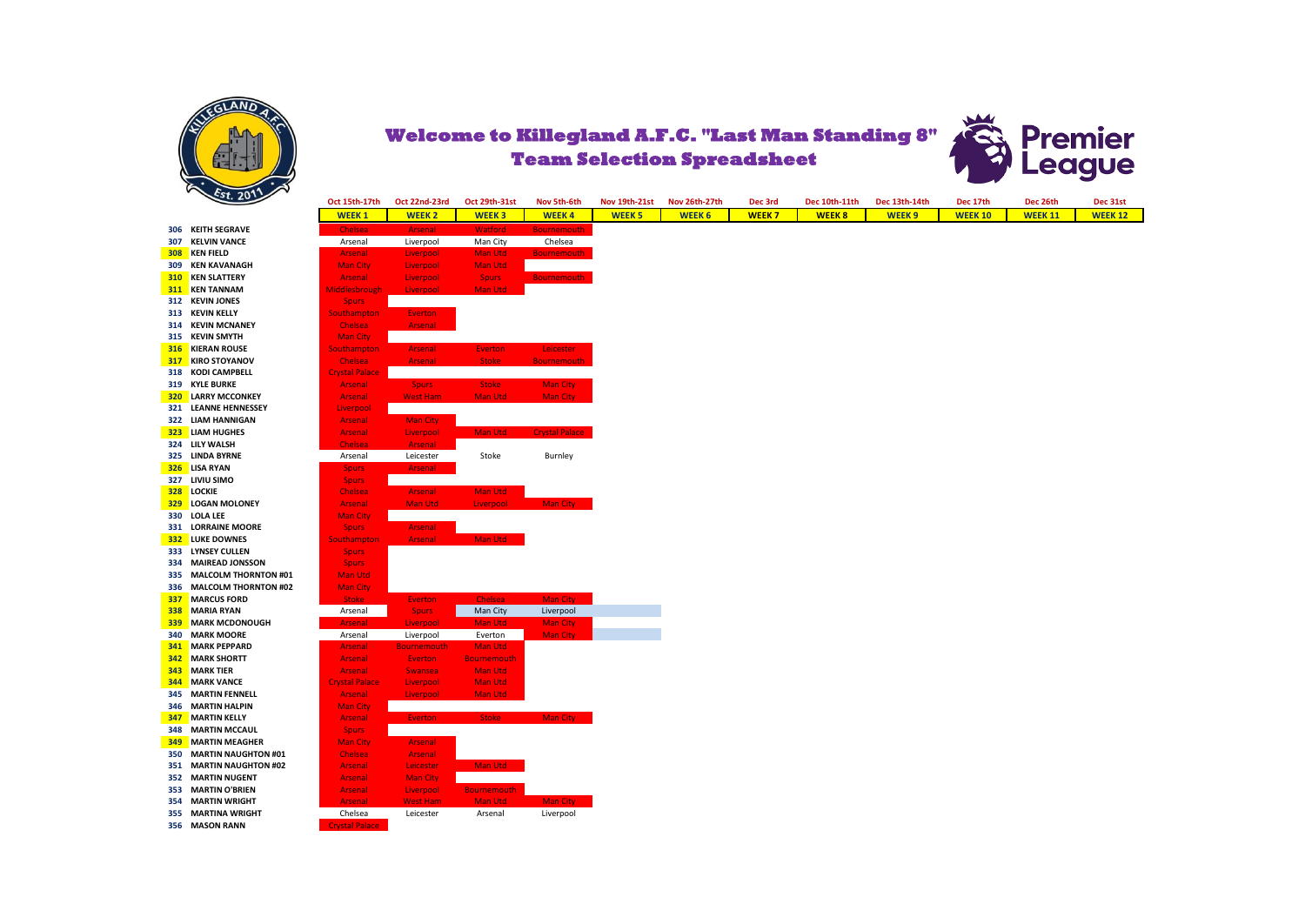



**357 MATHIEU RABOUDE 358 MATTHEW COWLEY 359 MIA CONNOLLY 360 MICHAEL DAVIS 361 MICHAEL DOYLE 362 MICHAEL GILL 363 MICHAEL KELLY 364 MICHAEL MCCLEAN 365 MICHAEL MCGRATH 366** MICHAEL MOONEY **367** MICHELLE LINNANE **368 MICHELLE WALKER 369 MICK ALLEN 370 MICK BYRNE 371 MICK CONROY 372 MICK CONWAY 373 MICK FENNELL 374 MICK MCDONNELL 375 MICK MCKEOWN 376 MICK NOLAN 377 MINDO KLISYS 378 MUIREANN DONNELLY 379 NATHAN VANCE 380 NEIL DOHERTY 381 NEIL TUOHY 382 NIALL KENNEDY 383 NIALL MCCABE 384 NIAMH DONNELLY 385** NICKY DORAN **386** NICOLA HART **387 NICOLA JORDAN 388 NOEL MCKENNA 389 NORA DOWLING 390 ORLAITH BOYLAN 391 OWEN CASSIDY 392 PADDY DOHERTY 393 PADDY DUFFY 394 PADRAIG CAHILL 395 PAT & JOHNNY 396 PAT CAMPBELL 397 PAT FITZPATRICK 398 PAT GRAY 399 PAT MALONE 400** PATRICK FITZPATRICK **401 PATRICK MAPLES 402** PAUL BRADY **403** PAUL BYRNE **404 PAUL CAREY 405 PAUL CARROLL 406** PAUL CURRAN **407 PAUL DOHERTY** 

| Oct 15th-17th                    | Oct 22nd-23rd                    | Oct 29th-31st                  | Nov 5th-6th                        | Nov 19th-21st | Nov 26th-27th | Dec 3rd      | Dec 10th-11th | Dec 13th-14th | Dec 17th       | Dec 26th       |
|----------------------------------|----------------------------------|--------------------------------|------------------------------------|---------------|---------------|--------------|---------------|---------------|----------------|----------------|
| <b>WEEK1</b>                     | <b>WEEK 2</b>                    | <b>WEEK3</b>                   | <b>WEEK4</b>                       | <b>WEEK 5</b> | <b>WEEK 6</b> | <b>WEEK7</b> | <b>WEEK8</b>  | <b>WEEK9</b>  | <b>WEEK 10</b> | <b>WEEK 11</b> |
| Liverpool                        |                                  |                                |                                    |               |               |              |               |               |                |                |
| Liverpool                        | Arsenal                          |                                |                                    |               |               |              |               |               |                |                |
| <b>Spurs</b>                     |                                  |                                |                                    |               |               |              |               |               |                |                |
| <b>Arsenal</b>                   | <b>Stoke</b>                     | Man Utd                        |                                    |               |               |              |               |               |                |                |
| Bournemouth                      | Liverpool                        | Watford                        | <b>Man City</b>                    |               |               |              |               |               |                |                |
| <b>Arsenal</b><br>Arsenal        | Liverpool<br><b>Bournemouth</b>  | <b>Man Utd</b>                 | <b>Leicester</b>                   |               |               |              |               |               |                |                |
| Man Utd                          | <b>Arsenal</b>                   |                                |                                    |               |               |              |               |               |                |                |
| <b>Man City</b>                  |                                  |                                |                                    |               |               |              |               |               |                |                |
| Man Utd                          | <b>Everton</b>                   |                                |                                    |               |               |              |               |               |                |                |
| <b>Spurs</b>                     | Chelsea                          | <b>Arsenal</b>                 | Man City                           |               |               |              |               |               |                |                |
| Arsenal                          | <b>Man City</b>                  |                                |                                    |               |               |              |               |               |                |                |
| <b>Man City</b>                  |                                  |                                |                                    |               |               |              |               |               |                |                |
| Arsenal                          | Liverpool                        | Watford                        | <b>Man City</b>                    |               |               |              |               |               |                |                |
| Stoke                            | West Ham                         | Arsenal                        | <b>Bournemouth</b>                 |               |               |              |               |               |                |                |
| Southampton<br><b>Stoke</b>      | Liverpool<br><b>Arsenal</b>      | Chelsea<br><b>Spurs</b>        | <b>Man City</b>                    |               |               |              |               |               |                |                |
| Southampton                      | <b>Arsenal</b>                   | Everton                        | Liverpool                          |               |               |              |               |               |                |                |
| Stoke                            | West Ham                         | Arsenal                        | <b>Bournemouth</b>                 |               |               |              |               |               |                |                |
| <b>Stoke</b>                     | <b>Swansea</b>                   | <b>Spurs</b>                   |                                    |               |               |              |               |               |                |                |
| <b>Spurs</b>                     | <b>Arsenal</b>                   |                                |                                    |               |               |              |               |               |                |                |
| <b>Arsenal</b>                   | Everton                          | Liverpool                      | <b>Man City</b>                    |               |               |              |               |               |                |                |
| <b>Stoke</b>                     | Everton                          | <b>Watford</b>                 | Leicester                          |               |               |              |               |               |                |                |
| Arsenal                          | Leicester                        | Watford                        | <b>Man City</b>                    |               |               |              |               |               |                |                |
| <b>Man City</b><br>Southampton   | <b>Arsenal</b><br><b>Arsenal</b> |                                |                                    |               |               |              |               |               |                |                |
| <b>Spurs</b>                     |                                  |                                |                                    |               |               |              |               |               |                |                |
| <b>Man City</b>                  | <b>Arsenal</b>                   |                                |                                    |               |               |              |               |               |                |                |
| Arsenal                          | Liverpool                        | Man Utd                        | Man City                           |               |               |              |               |               |                |                |
| <b>Man City</b>                  | <b>Arsenal</b>                   |                                |                                    |               |               |              |               |               |                |                |
| <b>Spurs</b>                     |                                  |                                |                                    |               |               |              |               |               |                |                |
| <b>Man City</b>                  | <b>Leicester</b>                 | <b>Watford</b>                 | <b>Bournemouth</b>                 |               |               |              |               |               |                |                |
| <b>Man City</b>                  |                                  |                                |                                    |               |               |              |               |               |                |                |
| Chelsea<br><b>Crystal Palace</b> | <b>Arsenal</b><br><b>Spurs</b>   | Man Utd                        |                                    |               |               |              |               |               |                |                |
| Chelsea                          | West Ham                         | Watford                        | <b>Man City</b>                    |               |               |              |               |               |                |                |
| <b>Man City</b>                  |                                  |                                |                                    |               |               |              |               |               |                |                |
| Arsenal                          | Liverpool                        | Man Utd                        | <b>Man City</b>                    |               |               |              |               |               |                |                |
| Arsenal                          | West Ham                         | Watford                        | <b>Man City</b>                    |               |               |              |               |               |                |                |
| Liverpool                        | Man City                         |                                |                                    |               |               |              |               |               |                |                |
| Arsenal                          | West Ham                         | Stoke                          | <b>Bournemouth</b>                 |               |               |              |               |               |                |                |
| <b>Arsenal</b>                   | <b>Swansea</b>                   | <b>Man Utd</b>                 |                                    |               |               |              |               |               |                |                |
| Arsenal                          | <b>West Ham</b>                  | <b>Spurs</b>                   | <b>Bournemouth</b>                 |               |               |              |               |               |                |                |
| Chelsea                          | <b>Man City</b>                  | <b>Man Utd</b>                 |                                    |               |               |              |               |               |                |                |
| Arsenal<br>Arsenal               | Liverpool                        | <b>Man Utd</b>                 | <b>Man City</b>                    |               |               |              |               |               |                |                |
| <b>Bournemouth</b>               | Liverpool<br><b>West Ham</b>     | <b>Spurs</b><br><b>Man Utd</b> | <b>Man City</b><br><b>Man City</b> |               |               |              |               |               |                |                |
| <b>Man City</b>                  |                                  |                                |                                    |               |               |              |               |               |                |                |
| <b>Crystal Palace</b>            | <b>Everton</b>                   |                                |                                    |               |               |              |               |               |                |                |
| Arsenal                          | Leicester                        | Watford                        | Man City                           |               |               |              |               |               |                |                |
| Man Utd                          | West Ham                         | Watford                        | Liverpool                          |               |               |              |               |               |                |                |
|                                  |                                  |                                |                                    |               |               |              |               |               |                |                |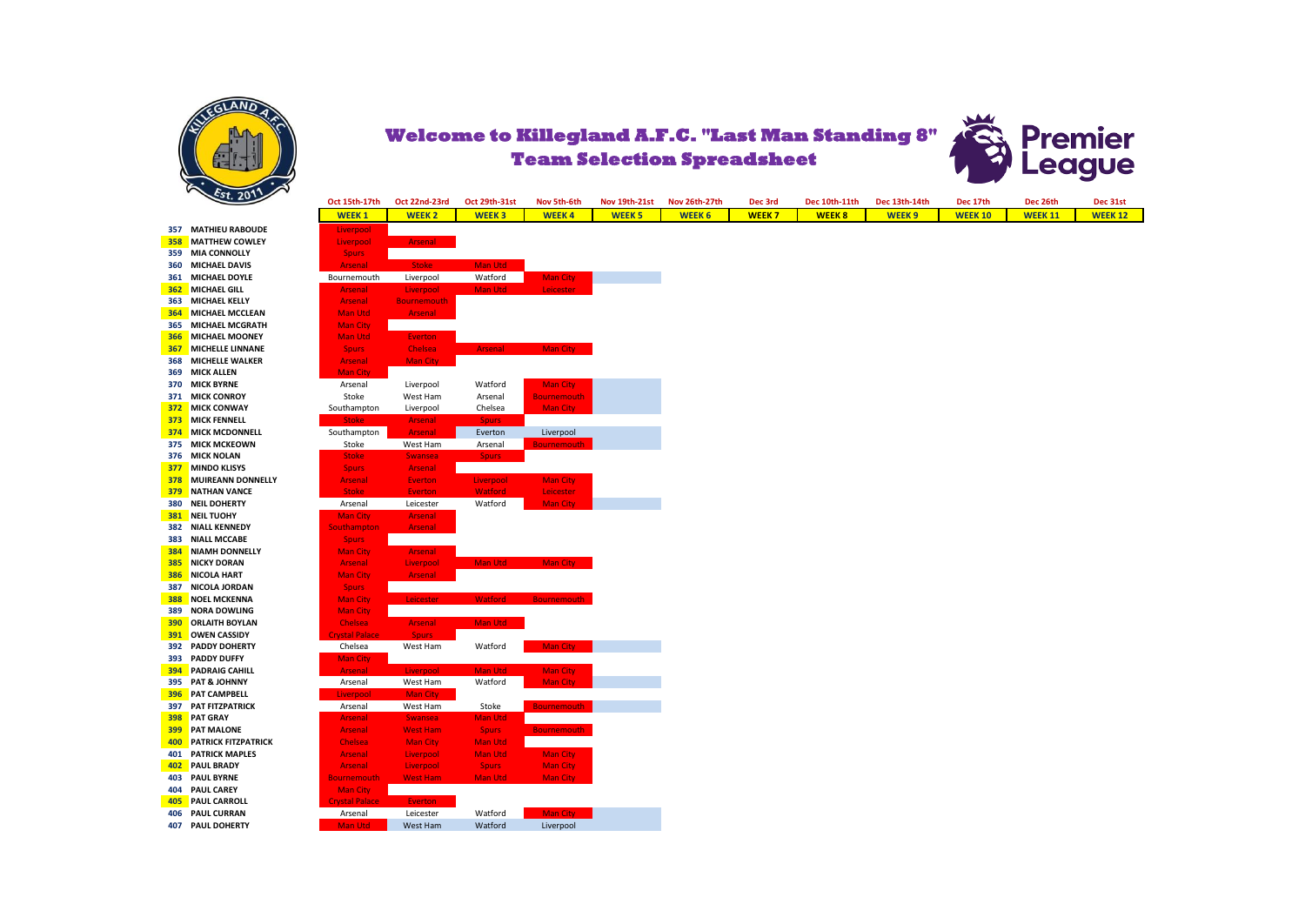



 PAUL DONNELLY PAUL GIBBONS PAUL HENDERSON **PAUL HUMPHRIES PAUL LYNAM 413 PAUL MURRAY PAUL NOLAN PAUL O'BRIEN**  PAUL O'REILLY PAUL PHILLIPS **418 PAUL PIGGOTT PAUL REDMOND**  PAUL SHARKEY **421 PAUL TEELING #01 422 PAUL TEELING #02 PAUL WALTON PAULA MCGRATH PETER EGAN PETER FREEMAN PETER GIBNEY PETER KELLY PETER KELLY JNR 430 PETER MOLLOY #01 431 PETER MOLLOY #02 432 PETER WADE 433 RAY LEONARD 434 RAY WATSON 435 RAYMOND QUAIL 436 REBECCA GRATTAN REBECCA MALONE**  RICHARD MCCARTHY **439 RICHIE DUNNE 440 ROB KELLETT 441 ROB KEOGH**  ROBBIE DOLAN **ROBBIE HARRIS 444 ROBBIE MURPHY**  ROBERT BURKE ROBERT KELLY **ROBERT MURRAY**  ROGER LAYDEN ROISIN DONNELLY **450 RONAN FINN 451 RUBY MCCARTHY 452 RYAN KEEGAN**  SAM WHELAN **454 SANDRA BYRNE**  SARAH DOHERTY SCOTT & BAILEY JOHNSTON **SEAMUS MCCANN 458 SEAN ANDERSON** 

| Oct 15th-17th         | Oct 22nd-23rd             | Oct 29th-31st      | Nov 5th-6th        | Nov 19th-21st | Nov 26th-27th | Dec 3rd      | Dec 10th-11th | Dec 13th-14th | Dec 17th       | Dec 26th       | Dec 31st      |
|-----------------------|---------------------------|--------------------|--------------------|---------------|---------------|--------------|---------------|---------------|----------------|----------------|---------------|
| <b>WEEK1</b>          | <b>WEEK2</b>              | <b>WEEK3</b>       | <b>WEEK4</b>       | <b>WEEK 5</b> | <b>WEEK 6</b> | <b>WEEK7</b> | <b>WEEK8</b>  | <b>WEEK9</b>  | <b>WEEK 10</b> | <b>WEEK 11</b> | <b>WEEK12</b> |
| <b>Stoke</b>          | <b>Arsenal</b>            | Watford            | <b>Bournemouth</b> |               |               |              |               |               |                |                |               |
| Chelsea               | Stoke                     | Liverpool          | Sunderland         |               |               |              |               |               |                |                |               |
| Bournemouth           | Stoke                     | Watford            | <b>Man City</b>    |               |               |              |               |               |                |                |               |
| <b>Spurs</b>          |                           |                    |                    |               |               |              |               |               |                |                |               |
| Chelsea               | <b>Arsenal</b>            | Man Utd            |                    |               |               |              |               |               |                |                |               |
| <b>Man City</b>       |                           |                    |                    |               |               |              |               |               |                |                |               |
| <b>Stoke</b>          | <b>West Ham</b>           | Man Utd            | Man City           |               |               |              |               |               |                |                |               |
| Chelsea               | Arsenal                   | <b>Bournemouth</b> |                    |               |               |              |               |               |                |                |               |
| <b>Southampton</b>    | Leicester                 | Man Utd            | <b>Man City</b>    |               |               |              |               |               |                |                |               |
| Arsenal               | West Ham                  | Stoke              | <b>Man City</b>    |               |               |              |               |               |                |                |               |
| <b>Arsenal</b>        | Liverpool                 | Man Utd            |                    |               |               |              |               |               |                |                |               |
| <b>Arsenal</b>        | <b>Swansea</b>            | Man Utd            |                    |               |               |              |               |               |                |                |               |
| Arsenal               | West Ham                  | Man Utd            | Liverpool          |               |               |              |               |               |                |                |               |
| <b>Spurs</b>          | <b>Arsenal</b>            |                    |                    |               |               |              |               |               |                |                |               |
| <b>Southampton</b>    | Everton                   | Man Utd            |                    |               |               |              |               |               |                |                |               |
| <b>Arsenal</b>        | Liverpool                 | Man Utd            | Man City           |               |               |              |               |               |                |                |               |
| Liverpool             |                           |                    |                    |               |               |              |               |               |                |                |               |
| Arsenal               | <b>Bournemouth</b>        | Man City           | <b>Burnley</b>     |               |               |              |               |               |                |                |               |
| <b>Arsenal</b>        | Liverpool                 | <b>Spurs</b>       | <b>Man City</b>    |               |               |              |               |               |                |                |               |
| <b>Arsenal</b>        | <b>Spurs</b>              | Watford            | <b>Bournemouth</b> |               |               |              |               |               |                |                |               |
| <b>Arsenal</b>        | <b>Spurs</b>              | Liverpool          | <b>Man City</b>    |               |               |              |               |               |                |                |               |
| Chelsea               | Liverpool                 | Man City           | <b>Bournemouth</b> |               |               |              |               |               |                |                |               |
| Arsenal               | Liverpool                 | Watford            | <b>Man City</b>    |               |               |              |               |               |                |                |               |
| <b>Southampton</b>    | <b>Arsenal</b>            | <b>Man Utd</b>     |                    |               |               |              |               |               |                |                |               |
| <b>Arsenal</b>        | Leicester                 | <b>Man Utd</b>     | Man City           |               |               |              |               |               |                |                |               |
| <b>Southampton</b>    | <b>West Ham</b>           | Man Utd            | <b>Man City</b>    |               |               |              |               |               |                |                |               |
| <b>Bournemouth</b>    | <b>Arsenal</b>            | Man Utd            |                    |               |               |              |               |               |                |                |               |
| <b>Arsenal</b>        | <b>Spurs</b>              | Man Utd            |                    |               |               |              |               |               |                |                |               |
| Liverpool             | Arsenal<br><b>Arsenal</b> | Man City           | Liverpool          |               |               |              |               |               |                |                |               |
| Chelsea<br>Arsenal    | Liverpool                 | Man City           | <b>Bournemouth</b> |               |               |              |               |               |                |                |               |
| <b>Arsenal</b>        | <b>Spurs</b>              | <b>Everton</b>     | <b>Man City</b>    |               |               |              |               |               |                |                |               |
| Arsenal               | Liverpool                 | Everton            | <b>Bournemouth</b> |               |               |              |               |               |                |                |               |
| <b>Southampton</b>    | Everton                   |                    |                    |               |               |              |               |               |                |                |               |
| Arsenal               | Liverpool                 | Man Utd            | <b>Man City</b>    |               |               |              |               |               |                |                |               |
| <b>Southampton</b>    | <b>Arsenal</b>            | <b>Stoke</b>       | <b>Bournemouth</b> |               |               |              |               |               |                |                |               |
| <b>Man City</b>       |                           |                    |                    |               |               |              |               |               |                |                |               |
| <b>Arsenal</b>        | <b>Man City</b>           | Liverpool          | Leicester          |               |               |              |               |               |                |                |               |
| <b>Crystal Palace</b> |                           |                    |                    |               |               |              |               |               |                |                |               |
| <b>Arsenal</b>        | <b>Man City</b>           | Man Utd            |                    |               |               |              |               |               |                |                |               |
| <b>Man City</b>       | Liverpool                 | <b>Man Utd</b>     |                    |               |               |              |               |               |                |                |               |
| Arsenal               | Liverpool                 | Watford            | Man City           |               |               |              |               |               |                |                |               |
| <b>Stoke</b>          | <b>West Ham</b>           | <b>Man Utd</b>     | <b>Man City</b>    |               |               |              |               |               |                |                |               |
| <b>Spurs</b>          | <b>Arsenal</b>            |                    |                    |               |               |              |               |               |                |                |               |
| Southampton           | <b>Arsenal</b>            | Everton            | Liverpool          |               |               |              |               |               |                |                |               |
| Bournemouth           | West Ham                  | Man Utd            | Liverpool          |               |               |              |               |               |                |                |               |
| <b>Man City</b>       |                           |                    |                    |               |               |              |               |               |                |                |               |
| <b>Bournemouth</b>    | Arsenal                   | <b>Watford</b>     | <b>Man City</b>    |               |               |              |               |               |                |                |               |
| <b>Spurs</b>          | Everton                   |                    |                    |               |               |              |               |               |                |                |               |
| <b>Spurs</b>          |                           |                    |                    |               |               |              |               |               |                |                |               |
| <b>Arsenal</b>        | <b>Bournemouth</b>        |                    |                    |               |               |              |               |               |                |                |               |
|                       |                           |                    |                    |               |               |              |               |               |                |                |               |